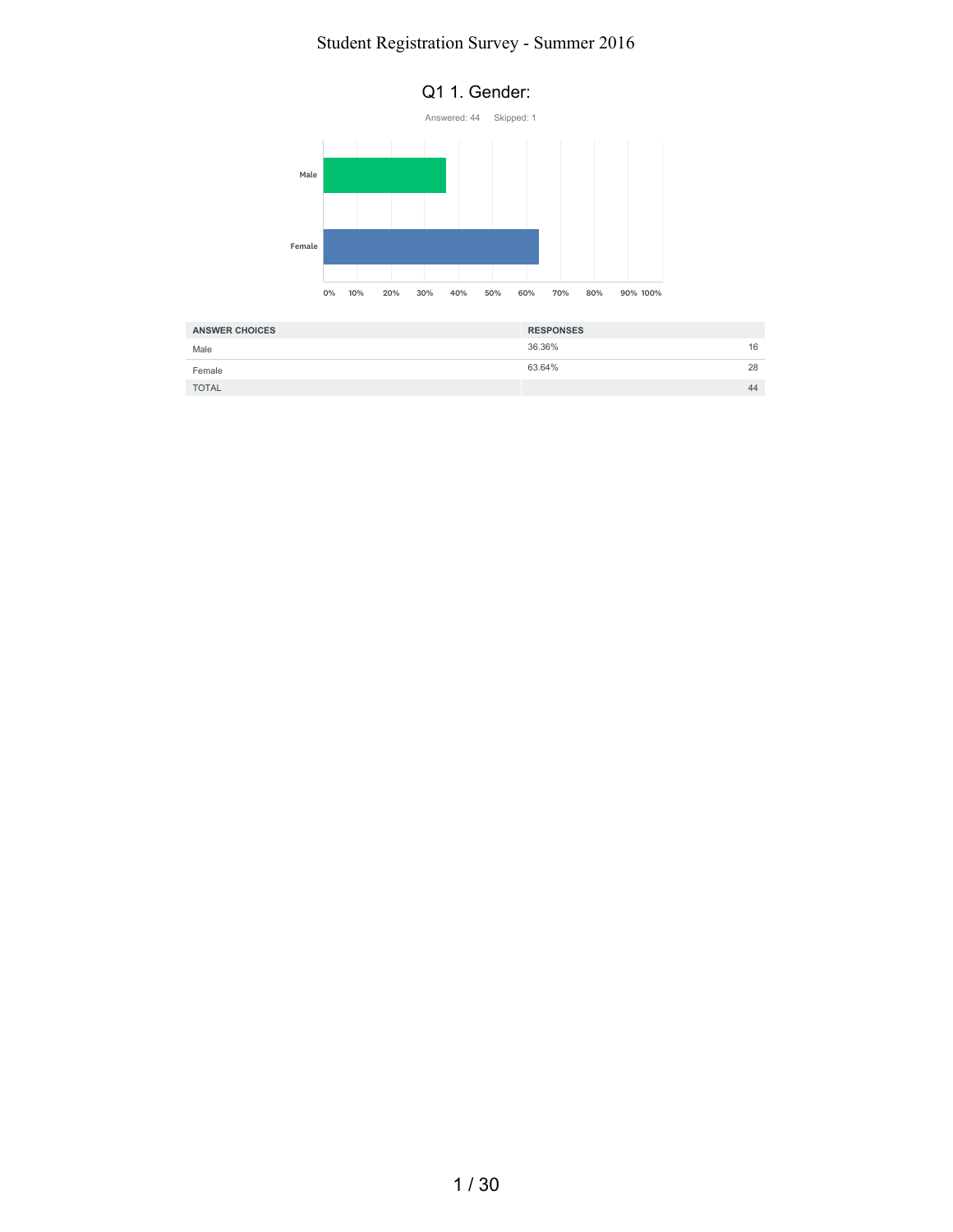## Q2 2. The campus I am / will be attending is:



| <b>ANSWER CHOICES</b>  | <b>RESPONSES</b> |          |
|------------------------|------------------|----------|
| <b>National Campus</b> | 77.27%           | 34       |
| Chuuk Campus           | 2.27%            |          |
| Kosrae Campus          | 6.82%            | 3        |
| Pohnpei Campus         | 13.64%           | 6        |
| Yap Campus             | $0.00\%$         | $\Omega$ |
| FSM FMI Campus         | $0.00\%$         | $\Omega$ |
| <b>TOTAL</b>           |                  | 44       |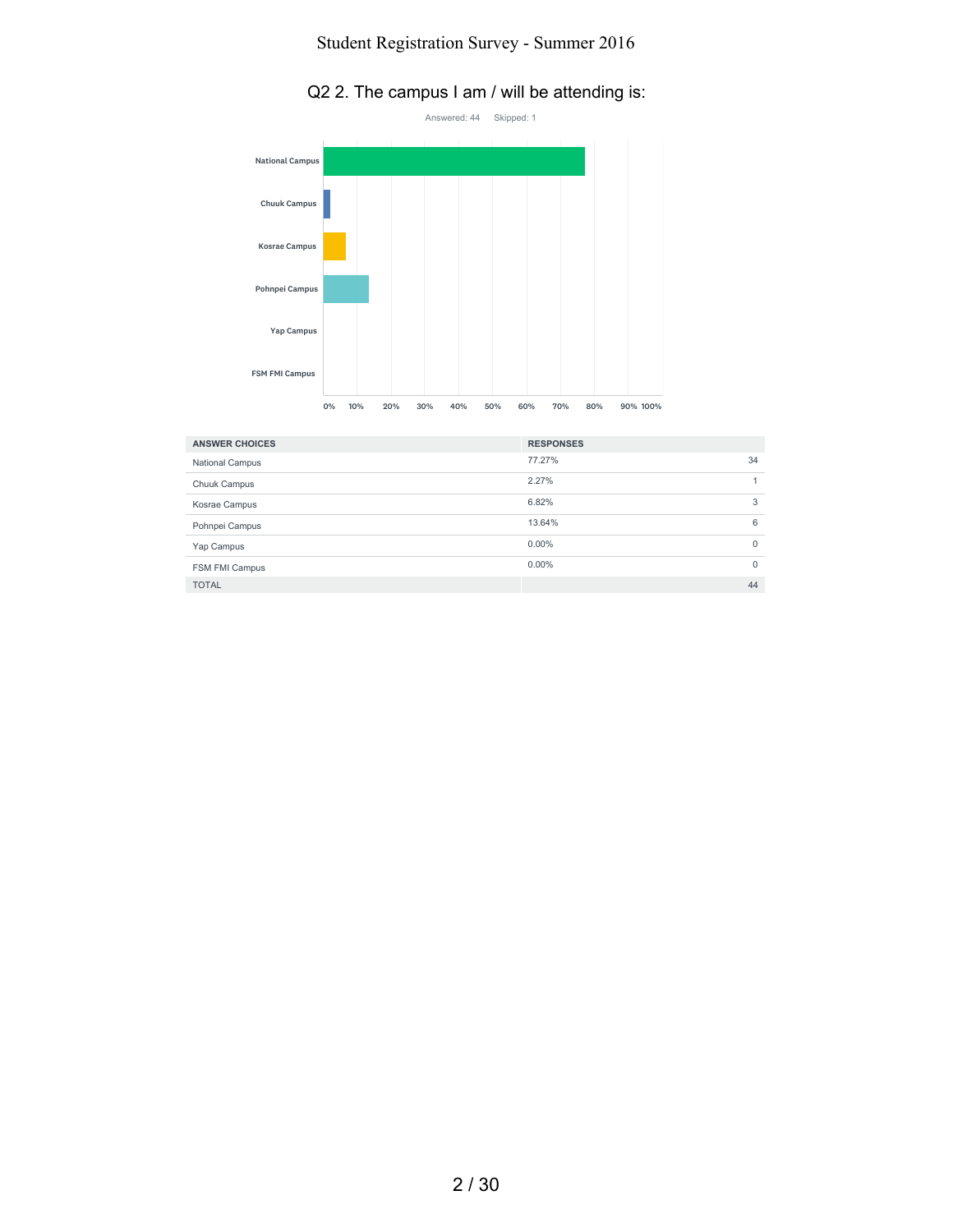

| <b>ANSWER CHOICES</b> | <b>RESPONSES</b> |    |
|-----------------------|------------------|----|
| Freshmen              | 61.36%           | 27 |
| Sophomore             | 20.45%           | 9  |
| 3rd Year Student      | 15.91%           |    |
| 4th Year Student      | 2.27%            |    |
| <b>TOTAL</b>          |                  | 44 |

3 / 30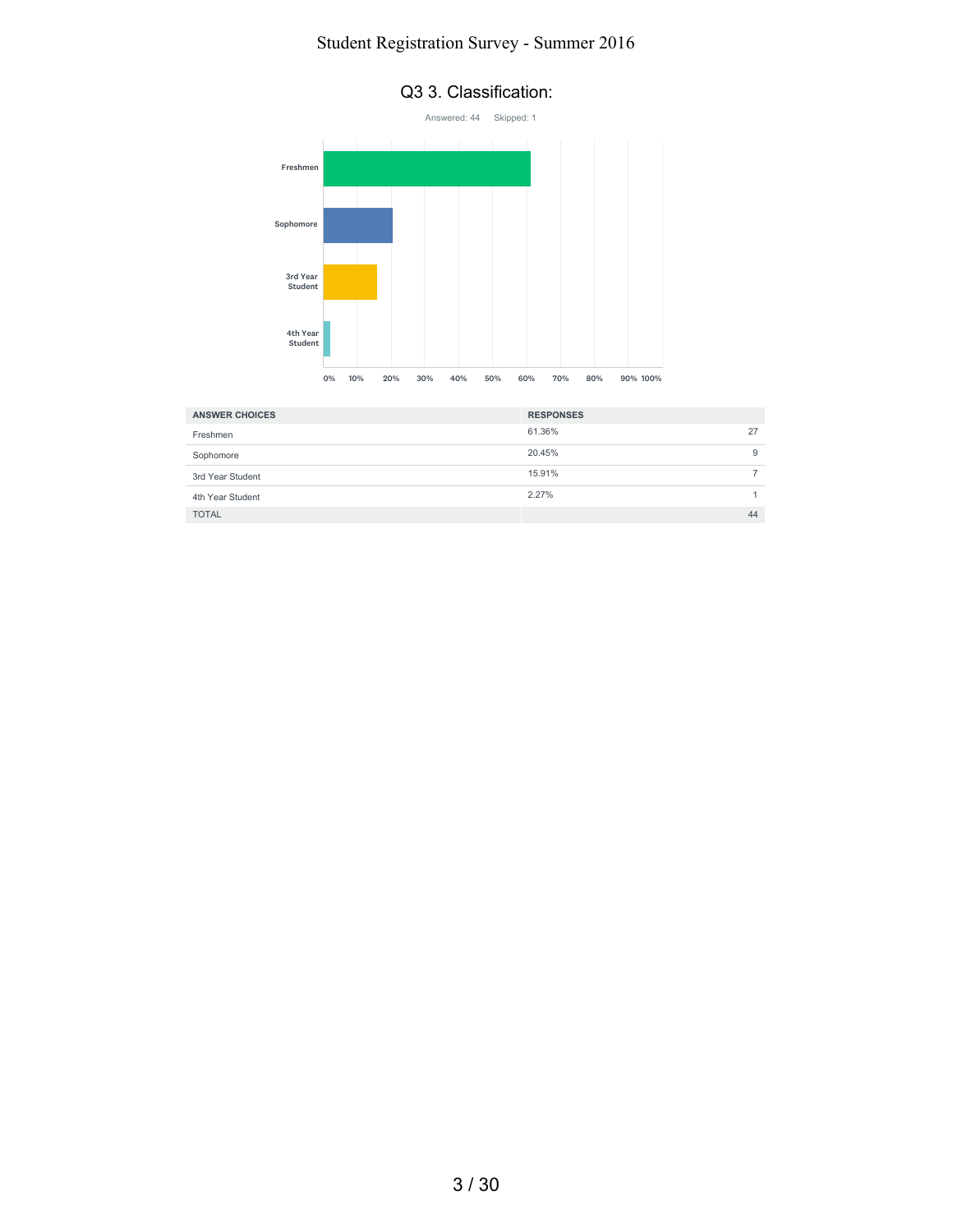

| <b>ANSWER CHOICES</b> | <b>RESPONSES</b> |          |
|-----------------------|------------------|----------|
| <b>New</b>            | 56.82%           | 25       |
| Continuing            | 29.55%           | 13       |
| Transfer              | $0.00\%$         | $\Omega$ |
| Returning             | 13.64%           | 6        |
| <b>TOTAL</b>          | 44               |          |
|                       |                  |          |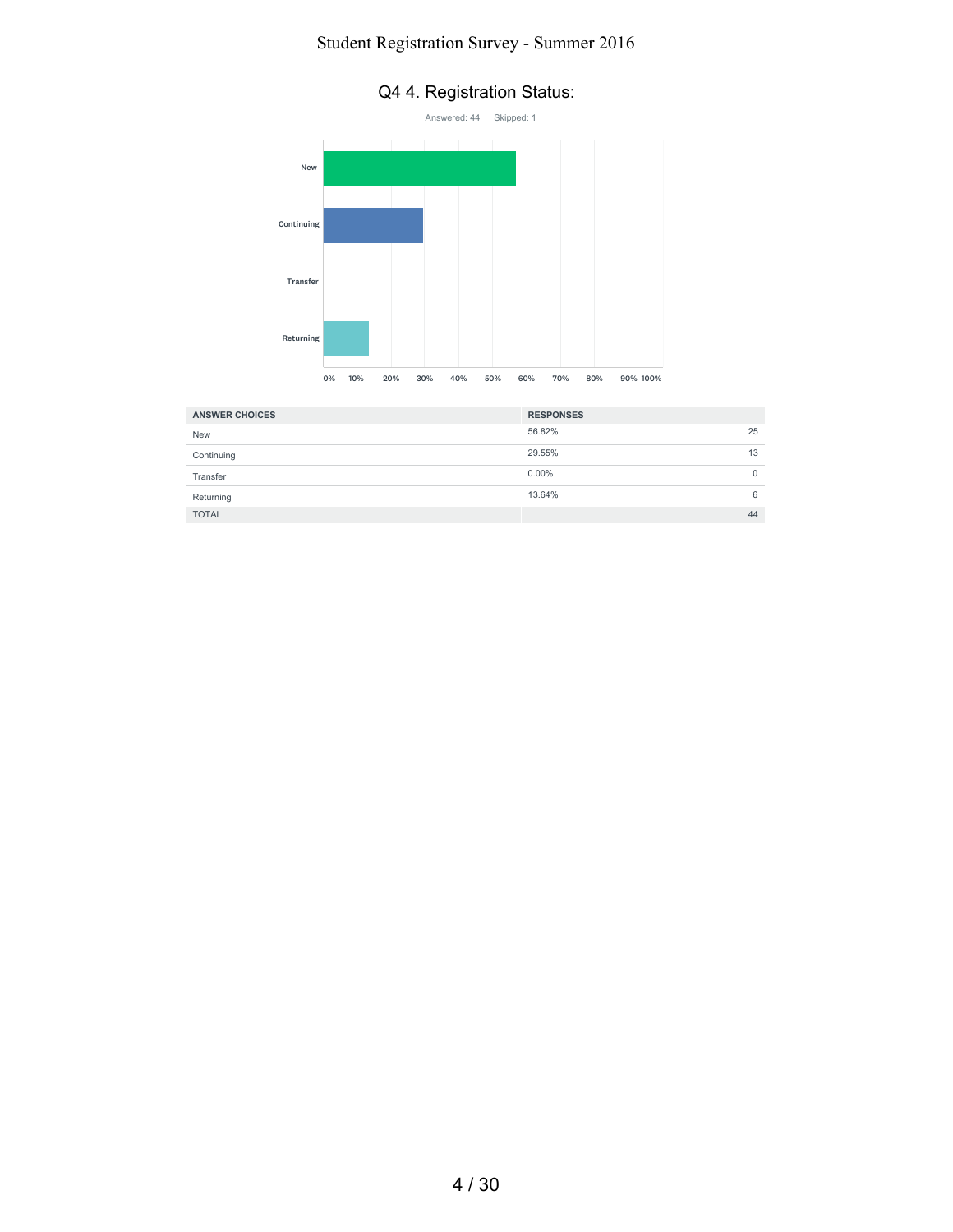Q5 5. Please indicate your major / program below:

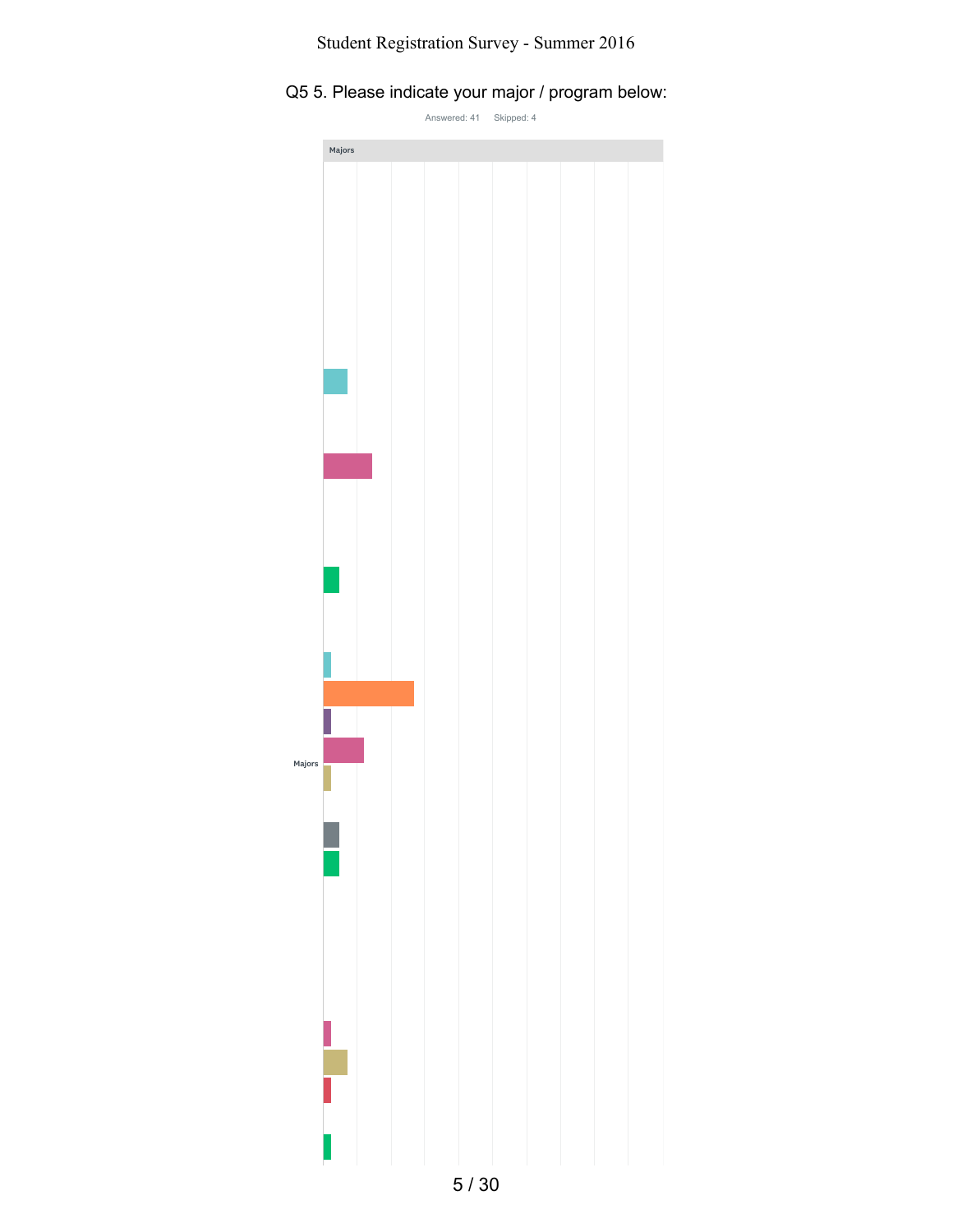

Majors

|               | AS IN<br><b>ACCOUNTING</b> | <b>TYC IN</b><br><b>ACCOUNTING</b> | AS IN AG. &<br>NAT. RES.<br><b>MANAGEMENT</b><br>(ANRM) | <b>CAIN</b><br><b>AGRICULTURE</b><br>AND FOOD<br><b>TECHNOLOGY</b><br>(AFT) | <b>CAIN</b><br><b>BOOKKEEPING</b> | <b>AAS IN</b><br><b>BUILDING</b><br><b>TECHNOLOGY</b> | <b>AS IN BUSINESS</b><br><b>ADMINISTRATION</b> | <b>CA IN CABINET</b><br><b>MAKING/FURNITURE</b><br><b>MAKING</b> | СA<br>$C_A$<br>ED<br><b>M</b><br><b>VE</b><br><b>ME</b> |
|---------------|----------------------------|------------------------------------|---------------------------------------------------------|-----------------------------------------------------------------------------|-----------------------------------|-------------------------------------------------------|------------------------------------------------|------------------------------------------------------------------|---------------------------------------------------------|
| <b>Maiors</b> | $0.00\%$<br>0              | $0.00\%$                           | $0.00\%$                                                | 7.32%                                                                       | $0.00\%$                          | $0.00\%$                                              | 14.63%                                         | $0.00\%$                                                         |                                                         |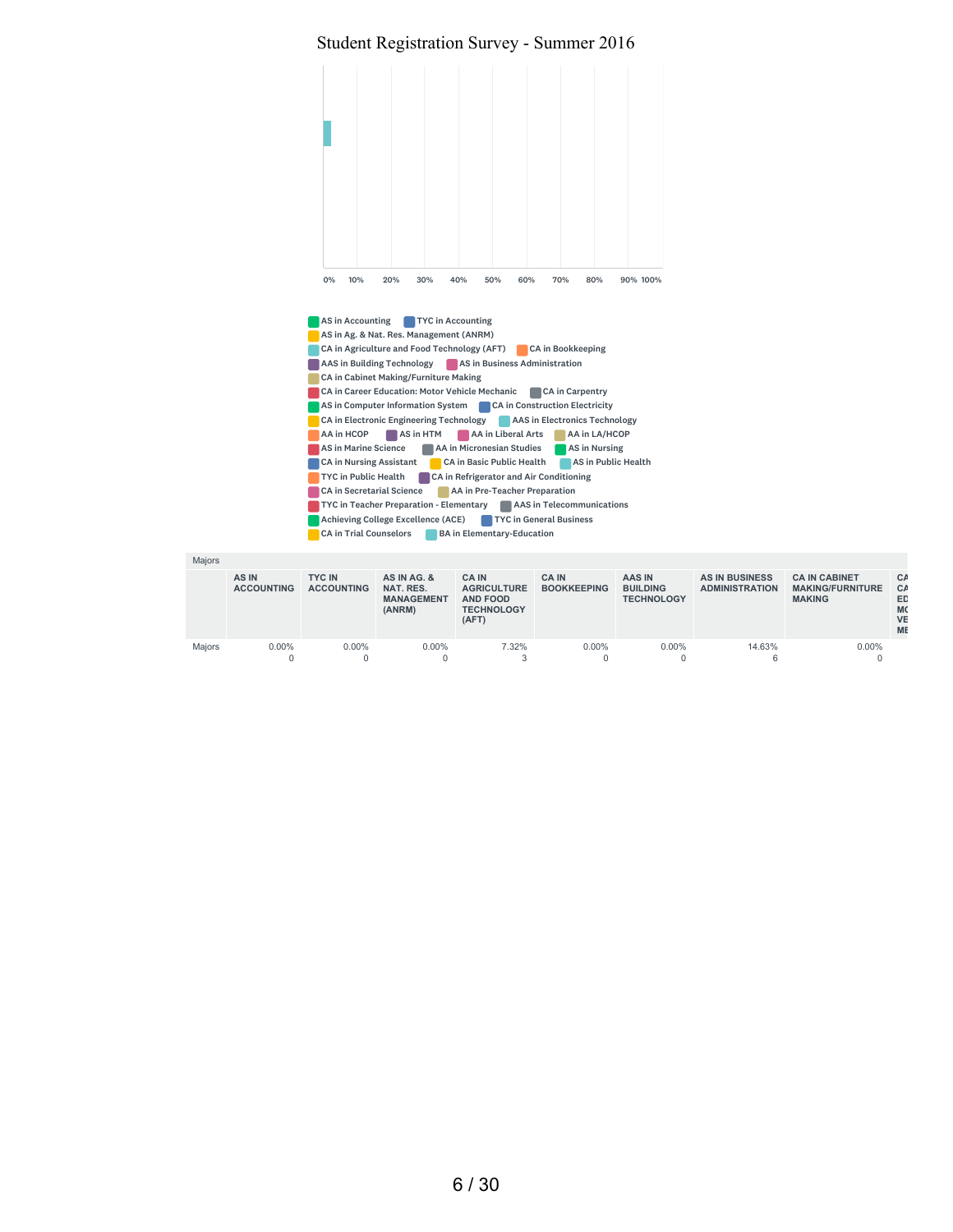

| <b>ANSWER CHOICES</b>  |                               | <b>RESPONSES</b> |                |
|------------------------|-------------------------------|------------------|----------------|
| Chuuk                  |                               | 9.09%            | $\overline{4}$ |
| Kosrae                 |                               | 27.27%           | 12             |
| Pohnpei                |                               | 59.09%           | 26             |
| Yap                    |                               | 4.55%            | 2              |
| Other (please specify) |                               | $0.00\%$         | $\mathbf 0$    |
| <b>TOTAL</b>           |                               |                  | 44             |
|                        |                               |                  |                |
| #                      | <b>OTHER (PLEASE SPECIFY)</b> |                  | <b>DATE</b>    |
|                        | There are no responses.       |                  |                |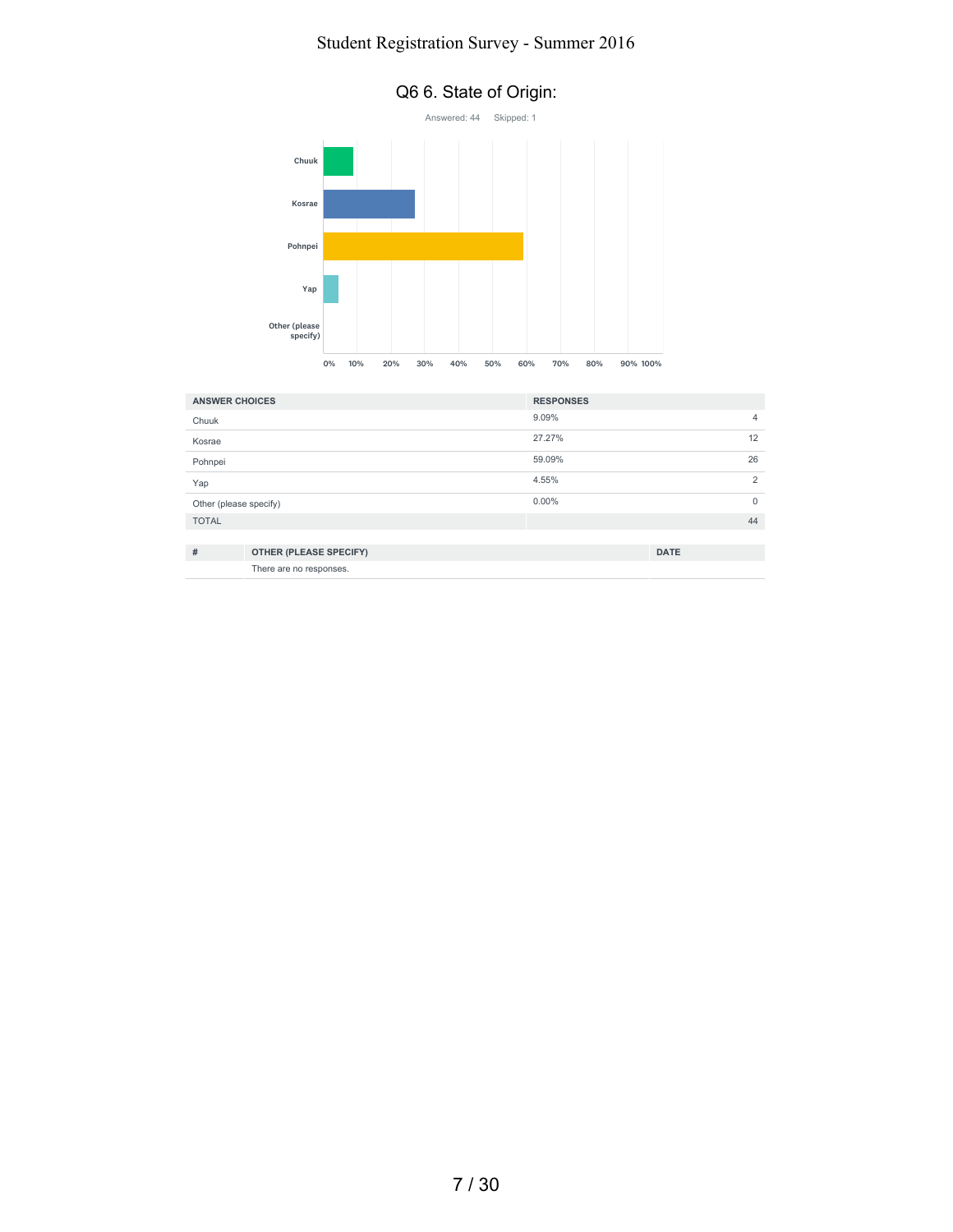

|  | Q7 Residential status: |
|--|------------------------|
|--|------------------------|

| <b>ANSWER CHOICES</b>                        | <b>RESPONSES</b> |    |
|----------------------------------------------|------------------|----|
| Staying with family/relatives                | 68.18%           | 30 |
| Staying in the Residence Hall (COM-FSM Dorm) | 31.82%           | 14 |
| Staying in a rented house/apartment          | $0.00\%$         |    |
| <b>TOTAL</b>                                 |                  | 44 |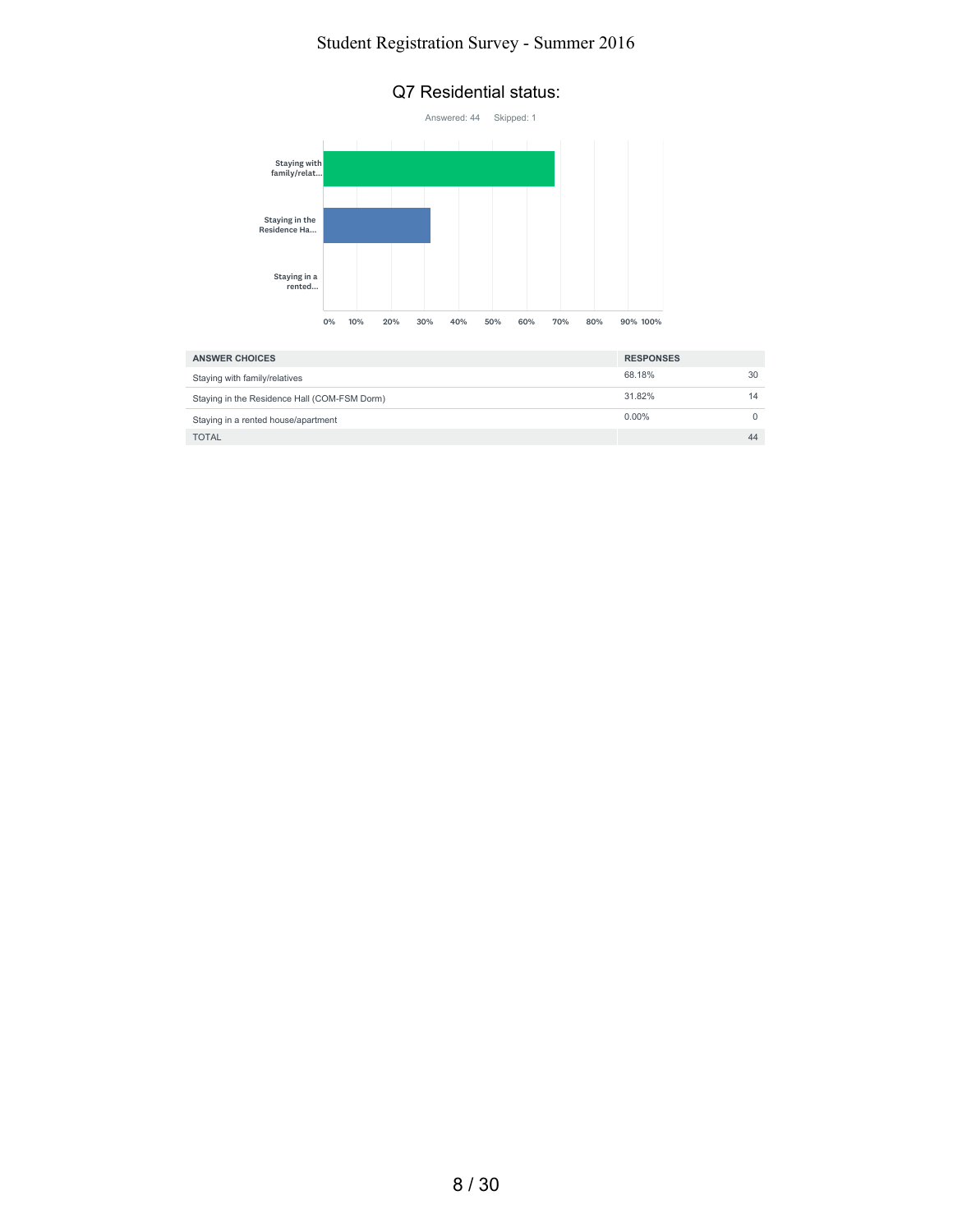# Q8 Were you able to register on-time?



| <b>ANSWER CHOICES</b> | <b>RESPONSES</b> |
|-----------------------|------------------|
| Yes                   | 90.91%<br>40     |
| No                    | 9.09%            |
| <b>TOTAL</b>          | 44               |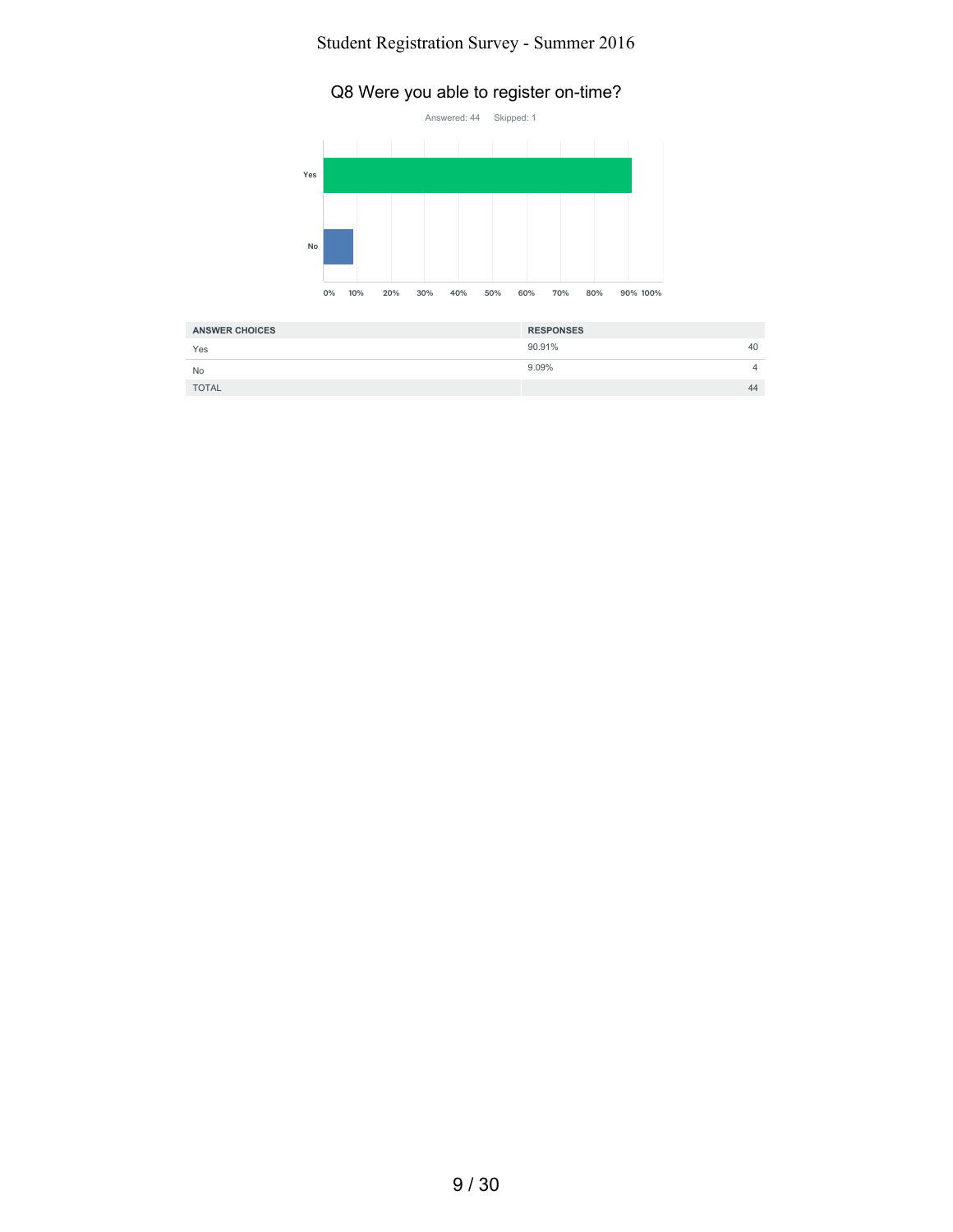# Q9 when did you register for your classes?

Answered: 0 Skipped: 45

A No matching responses.

| <b>ANSWER CHOICES</b>       | <b>RESPONSES</b> |          |
|-----------------------------|------------------|----------|
| During early registration   | $0.00\%$         | 0        |
| During regular registration | $0.00\%$         | 0        |
| <b>TOTAL</b>                |                  | $\Omega$ |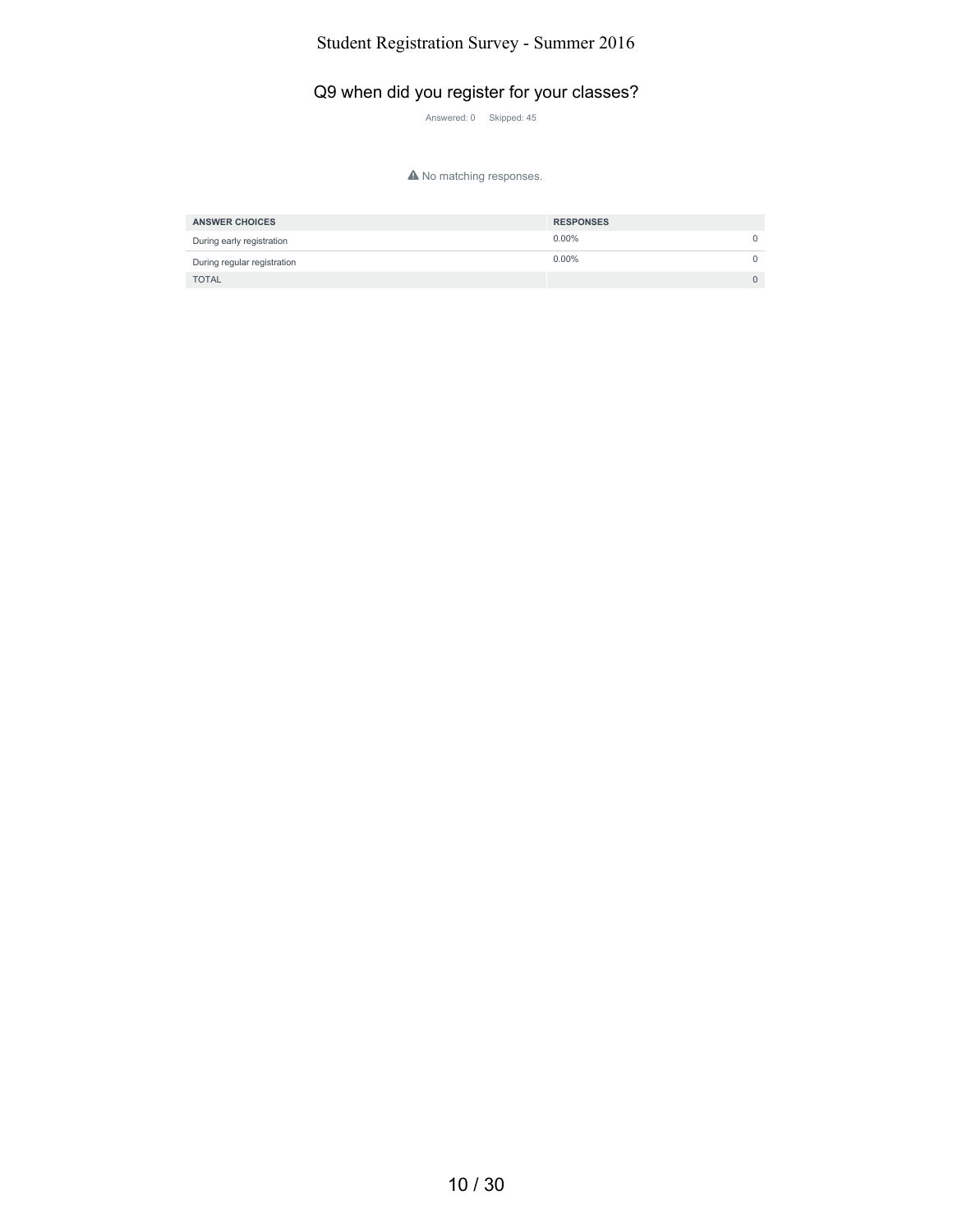#### Q10 You answered "No" to question "Were you able to register on-time?" Please indicate reason why.



| <b>ANSWER CHOICES</b>                                                                                        | <b>RESPONSES</b>  |                |
|--------------------------------------------------------------------------------------------------------------|-------------------|----------------|
| I am a new student and I did not know what to do.                                                            | $0.00\%$          | $\Omega$       |
| I forgot to register                                                                                         | 50.00%            | $\overline{2}$ |
| I waited to register because I did not know what classes to take.                                            | 25.00%            |                |
| $0.00\%$<br>I waited to register because I had a hold on my account (fee, probation, etc).                   |                   |                |
| $0.00\%$<br>I waited to register because I had not met with $a(n)$ advisor/counselor to clear prerequisites. |                   | $\Omega$       |
| 25.00%<br>I waited to register because of other reasons (please specify)                                     |                   |                |
| <b>TOTAL</b>                                                                                                 |                   |                |
|                                                                                                              |                   |                |
| #<br>I WAITED TO REGISTER BECAUSE OF OTHER REASONS (PLEASE SPECIFY)                                          | <b>DATE</b>       |                |
| Because I'm off island                                                                                       | 5/13/2016 7:01 PM |                |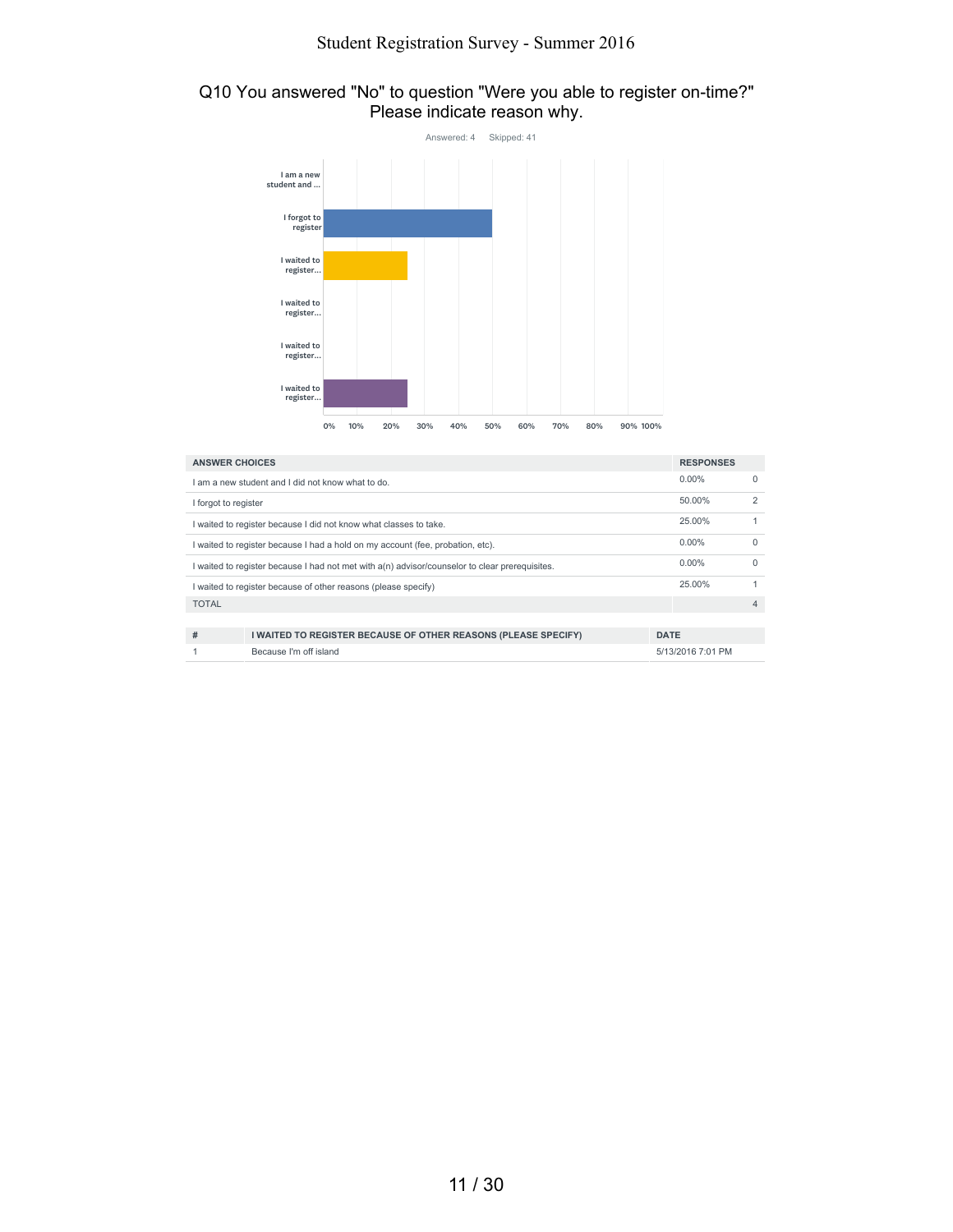## Q11 Indicate Type of Registration:



| <b>ANSWER CHOICES</b> | <b>RESPONSES</b> |
|-----------------------|------------------|
| Face to face          | 80.95%<br>34     |
| Online                | 4.76%            |
| Combination of both   | 14.29%<br>6      |
| <b>TOTAL</b>          | 42               |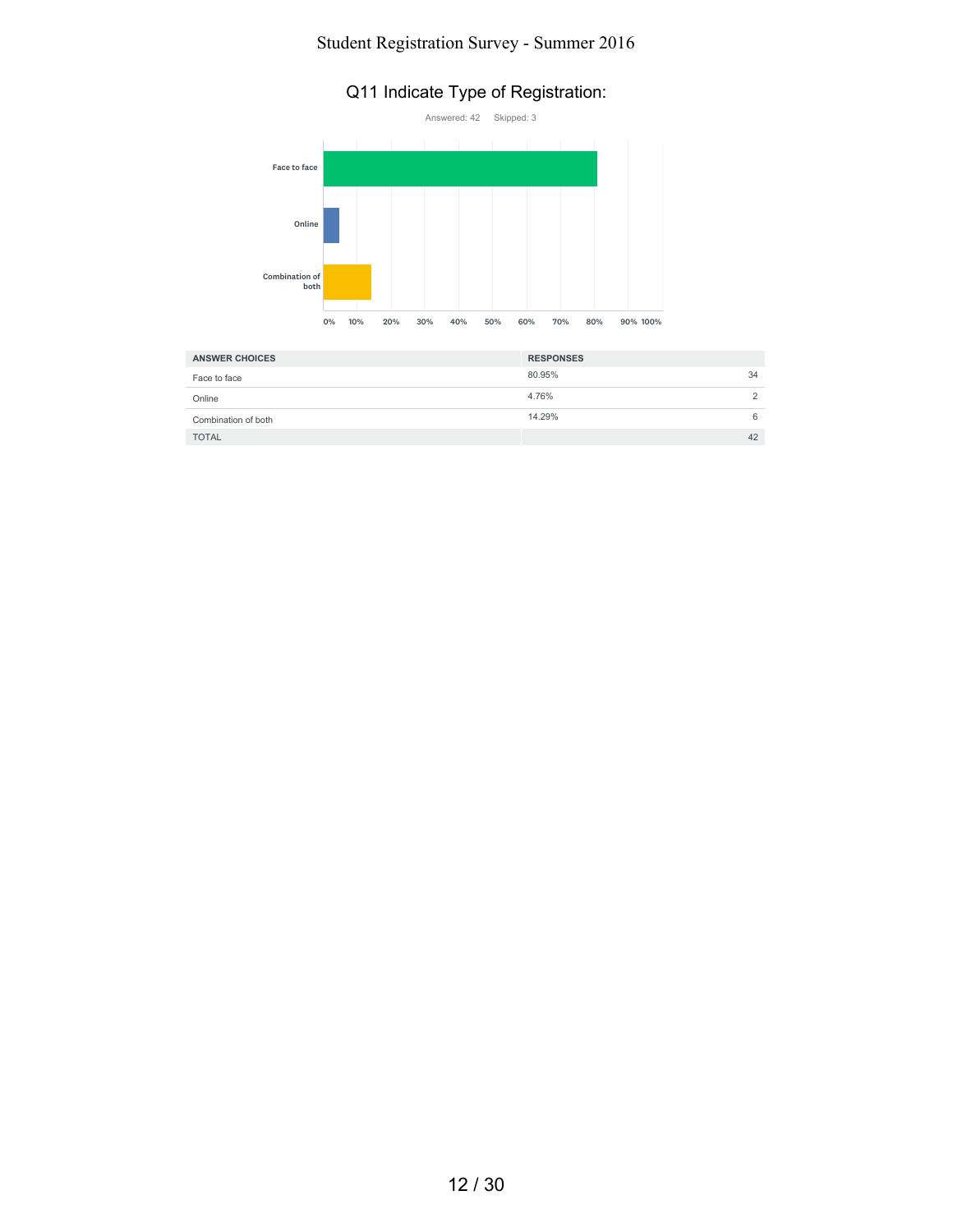## Q12 1. Hours set for registration.



| <b>ANSWER CHOICES</b> | <b>RESPONSES</b> |          |
|-----------------------|------------------|----------|
| Very satisfied        | 54.05%           | 20       |
| Satisfied             | 29.73%           | 11       |
| Neutral               | 16.22%           | 6        |
| Dissatisfied          | $0.00\%$         | 0        |
| Very Dissatisfied     | $0.00\%$         | $\Omega$ |
| <b>TOTAL</b>          |                  | 37       |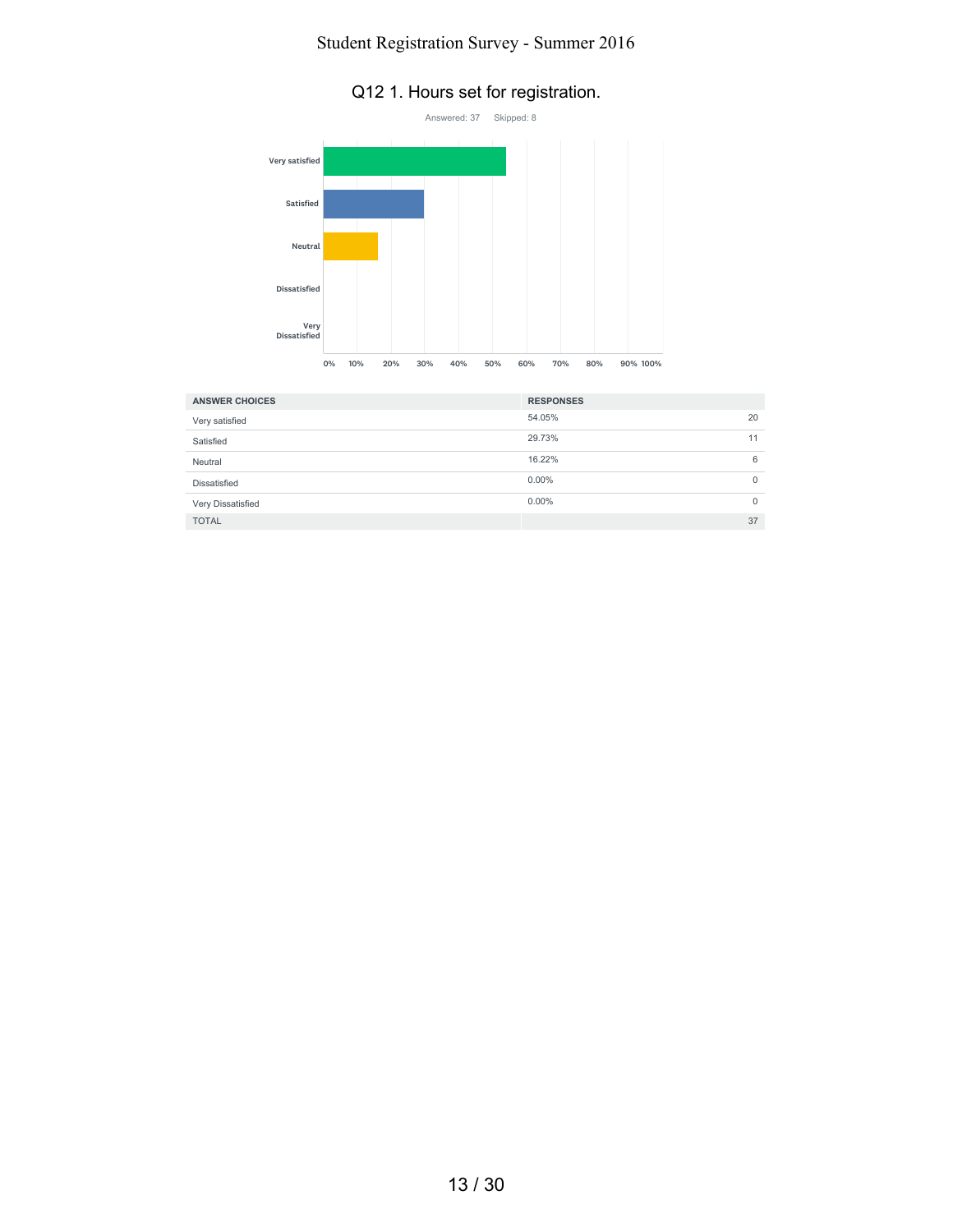# Q13 2. Forms used for registration



| <b>ANSWER CHOICES</b> | <b>RESPONSES</b> |              |
|-----------------------|------------------|--------------|
| Very satisfied        | 54.05%           | 20           |
| Satisfied             | 32.43%           | 12           |
| Neutral               | 13.51%           | 5            |
| Dissatisfied          | $0.00\%$         | 0            |
| Very Dissatisfied     | $0.00\%$         | $\mathbf{0}$ |
| <b>TOTAL</b>          |                  | 37           |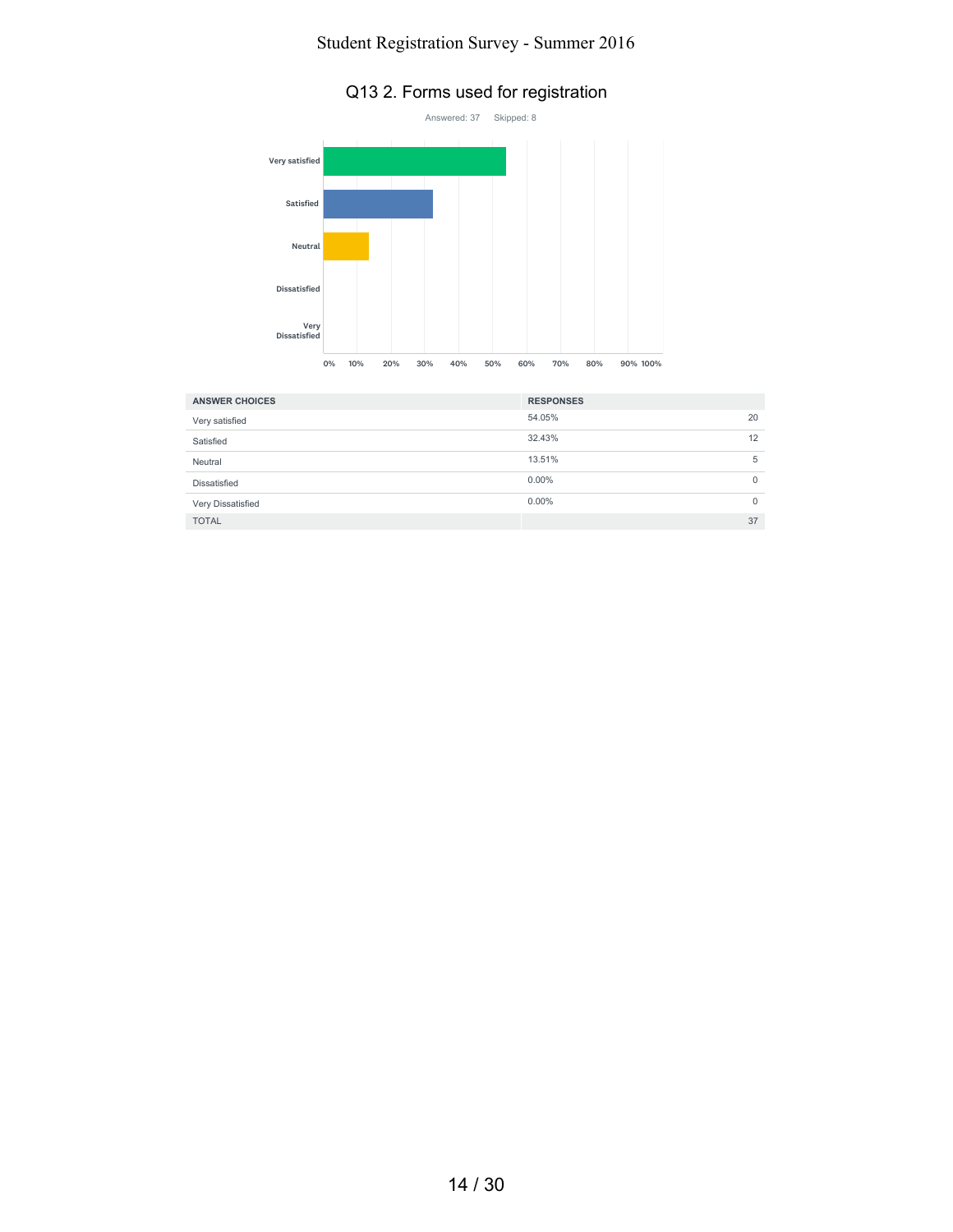# Q14 3. Location used for registration.



| <b>ANSWER CHOICES</b> | <b>RESPONSES</b> |    |
|-----------------------|------------------|----|
| Very satisfied        | 62.16%           | 23 |
| Satisfied             | 24.32%           | 9  |
| Neutral               | 13.51%           | 5  |
| Dissatisfied          | $0.00\%$         | 0  |
| Very dissatisfied     | $0.00\%$         | 0  |
| <b>TOTAL</b>          |                  | 37 |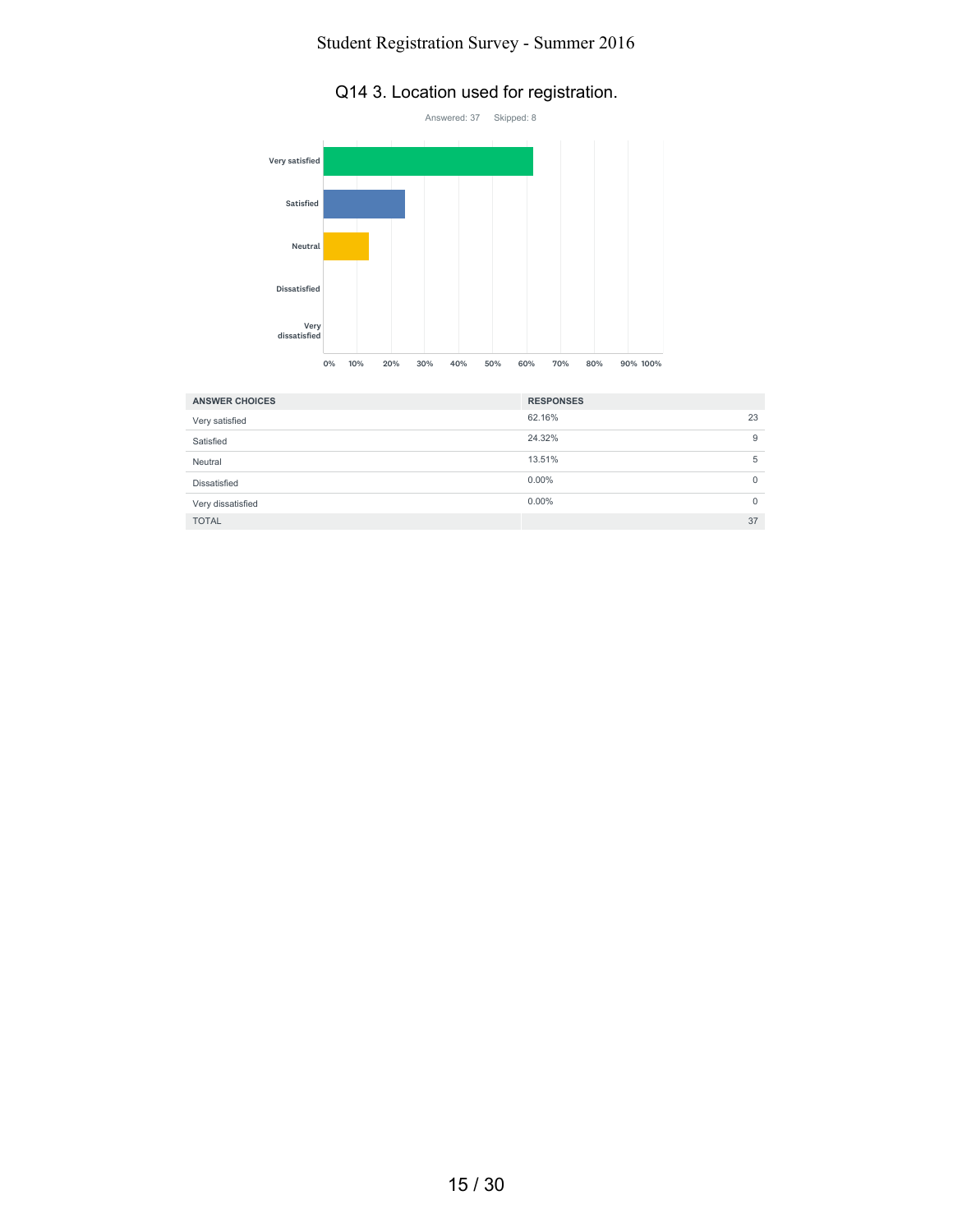# Q15 4. Lay-out used for registration.



| <b>ANSWER CHOICES</b> | <b>RESPONSES</b> |              |
|-----------------------|------------------|--------------|
| Very Satisfied        | 52.78%           | 19           |
| Satisfied             | 27.78%           | 10           |
| Neutral               | 19.44%           |              |
| Dissatisfied          | $0.00\%$         | 0            |
| Very dissatisfied     | $0.00\%$         | $\mathbf{0}$ |
| <b>TOTAL</b>          |                  | 36           |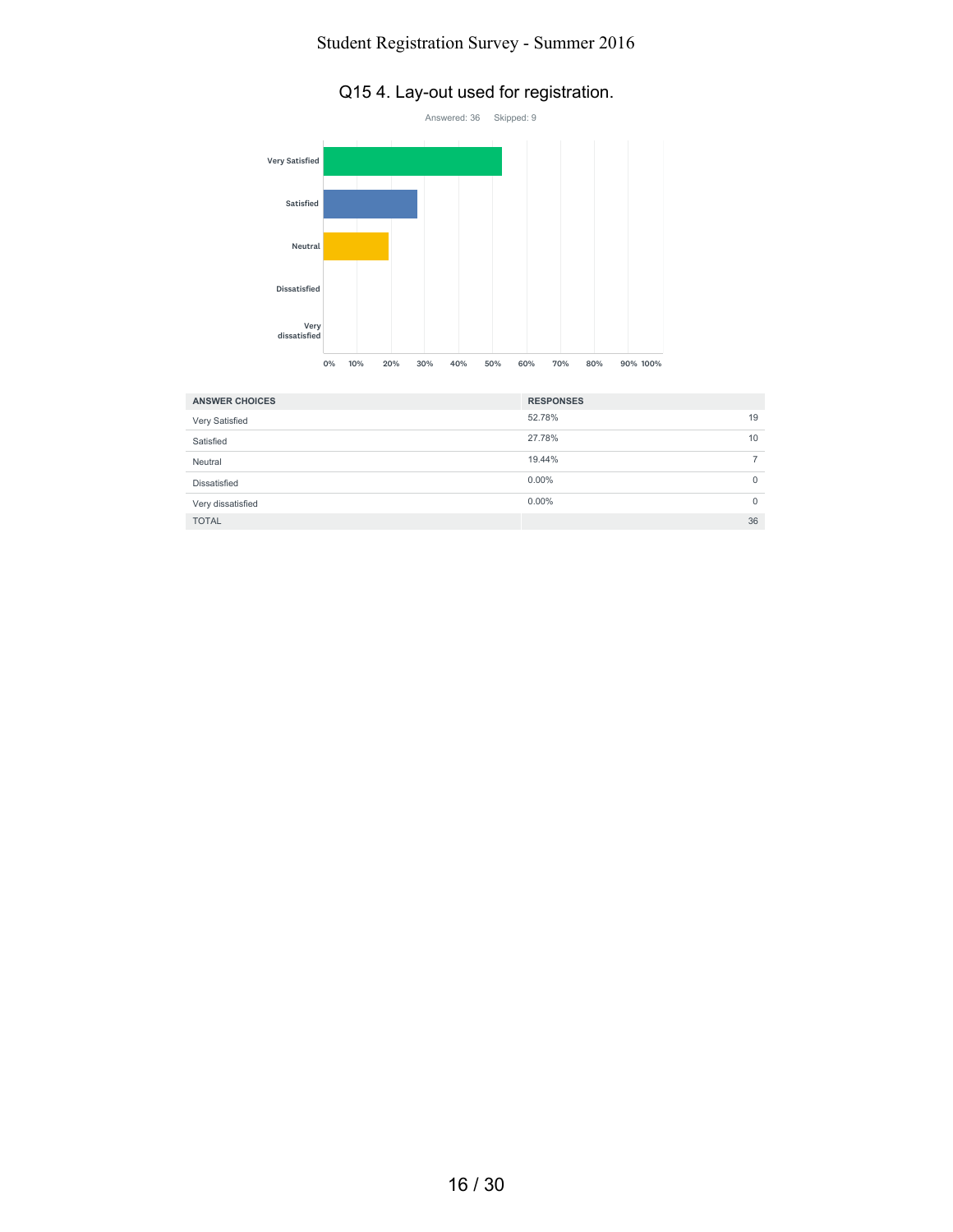## Q16 5. Helpfulness of Admission & Records staff



| <b>ANSWER CHOICES</b> | <b>RESPONSES</b> |              |
|-----------------------|------------------|--------------|
| Very satisfied        | 45.95%           | 17           |
| Satisfied             | 40.54%           | 15           |
| Neutral               | 13.51%           | 5            |
| Dissatisfied          | $0.00\%$         | $\mathbf{0}$ |
| Very dissatisfied     | $0.00\%$         | $\Omega$     |
| <b>TOTAL</b>          |                  | 37           |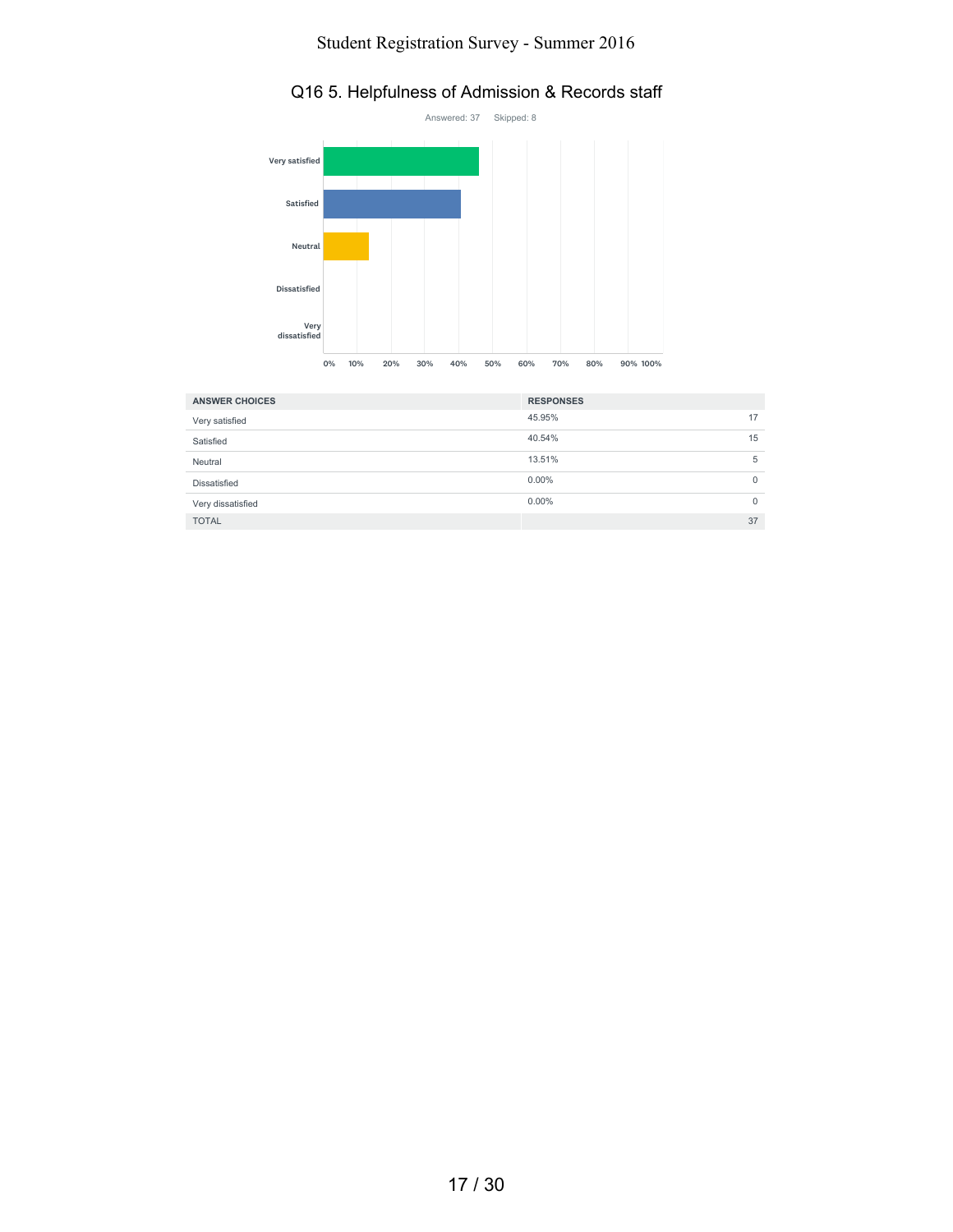## Q17 6. Helpfulness of Financial Aid Office Staff



| <b>ANSWER CHOICES</b> | <b>RESPONSES</b> |    |
|-----------------------|------------------|----|
| Very satisfied        | 37.84%           | 14 |
| Satisfied             | 51.35%           | 19 |
| Neutral               | 5.41%            | 2  |
| Dissatisfied          | 2.70%            | и  |
| Very dissatisfied     | 2.70%            | 1  |
| <b>TOTAL</b>          |                  | 37 |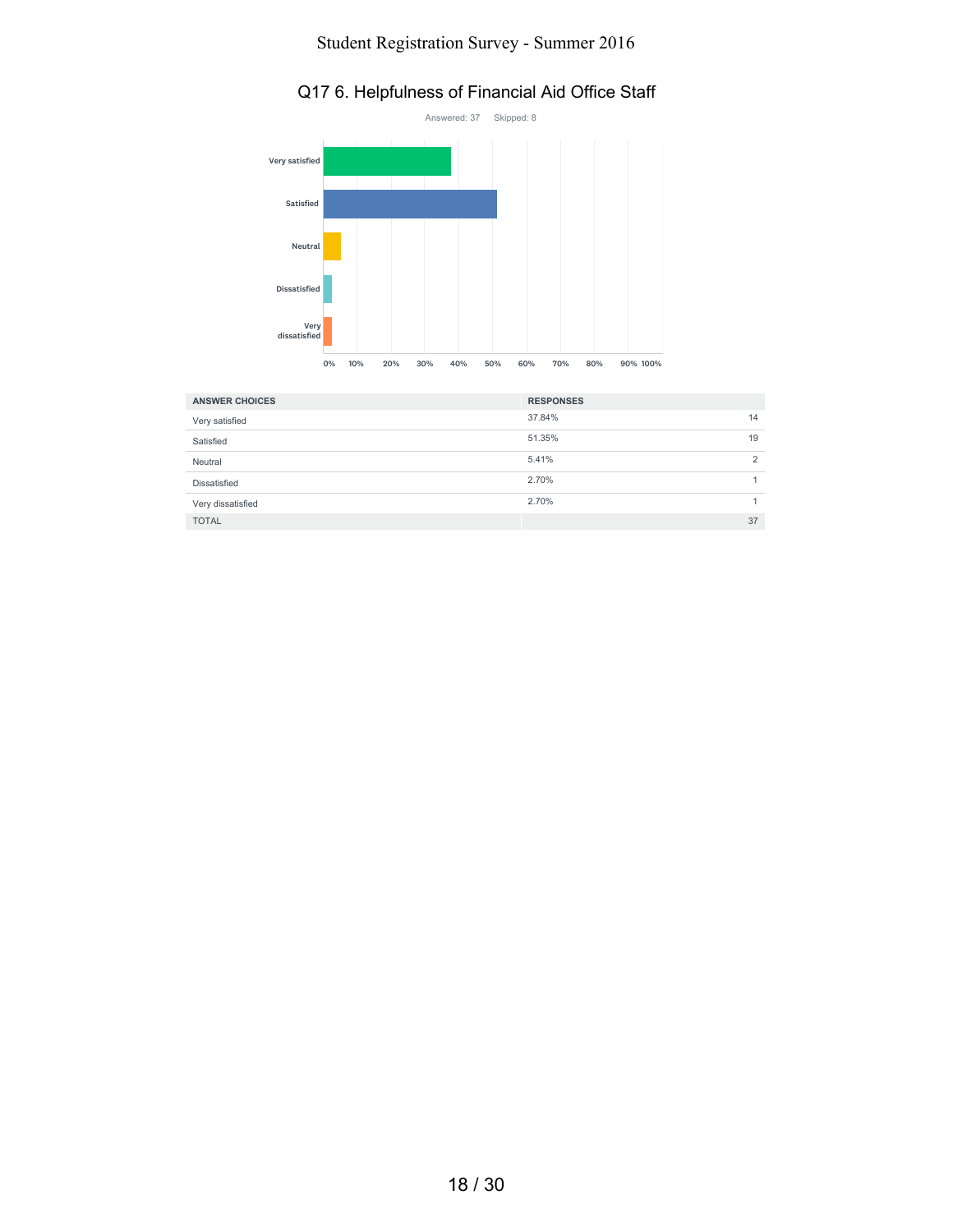## Q18 7. Helpfulness of Business Office Staff



| <b>ANSWER CHOICES</b> | <b>RESPONSES</b> |          |
|-----------------------|------------------|----------|
| Very satisfied        | 43.24%           | 16       |
| Satisfied             | 48.65%           | 18       |
| Neutral               | 8.11%            | 3        |
| Dissatisfied          | $0.00\%$         | 0        |
| Very dissatisfied     | $0.00\%$         | $\Omega$ |
| <b>TOTAL</b>          |                  | 37       |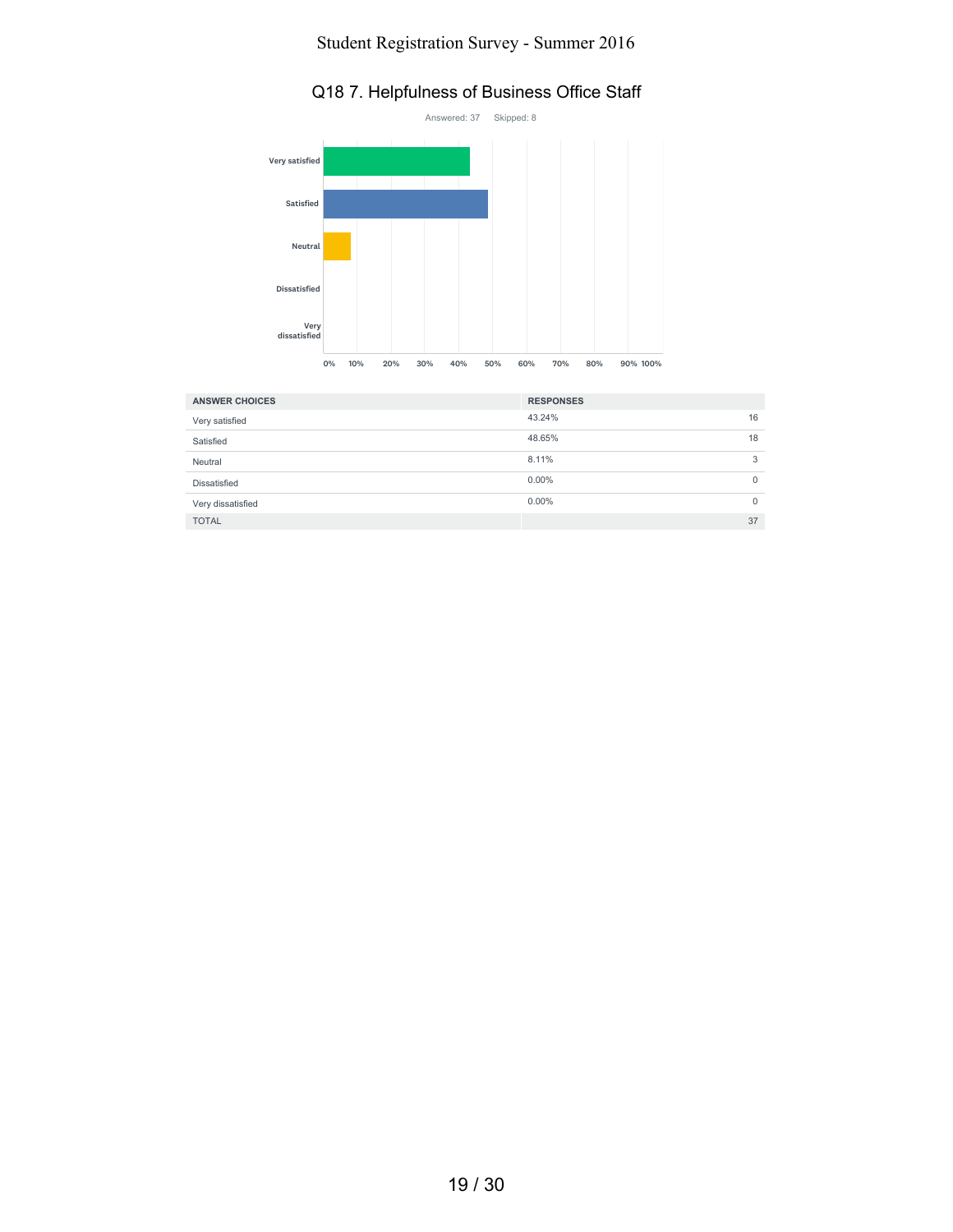#### Q19 8. Helpfulness of Peer Guides



| <b>ANSWER CHOICES</b> | <b>RESPONSES</b> |    |
|-----------------------|------------------|----|
| Very satisfied        | 37.84%           | 14 |
| Satisfied             | 32.43%           | 12 |
| Neutral               | 27.03%           | 10 |
| Dissatisfied          | $0.00\%$         | 0  |
| Very dissatisfied     | 2.70%            |    |
| <b>TOTAL</b>          |                  | 37 |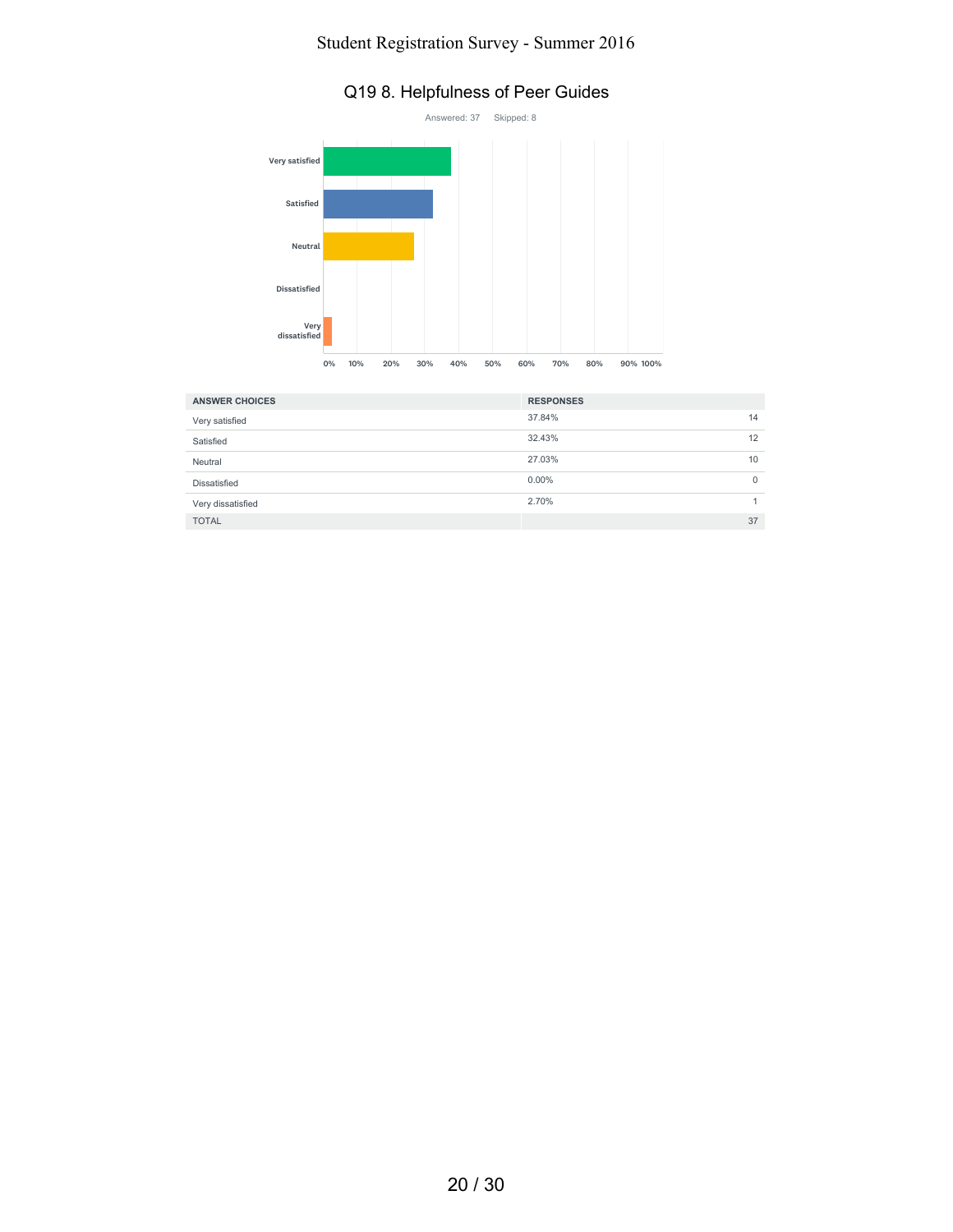# Q20 9. Helpfulness of Information Technology Office staff



| <b>ANSWER CHOICES</b> | <b>RESPONSES</b> |              |
|-----------------------|------------------|--------------|
| Very satisfied        | 40.00%           | 14           |
| Satisfied             | 31.43%           | 11           |
| Neutral               | 25.71%           | 9            |
| Dissatisfied          | 2.86%            | и            |
| Very dissatisfied     | $0.00\%$         | $\mathbf{0}$ |
| <b>TOTAL</b>          |                  | 35           |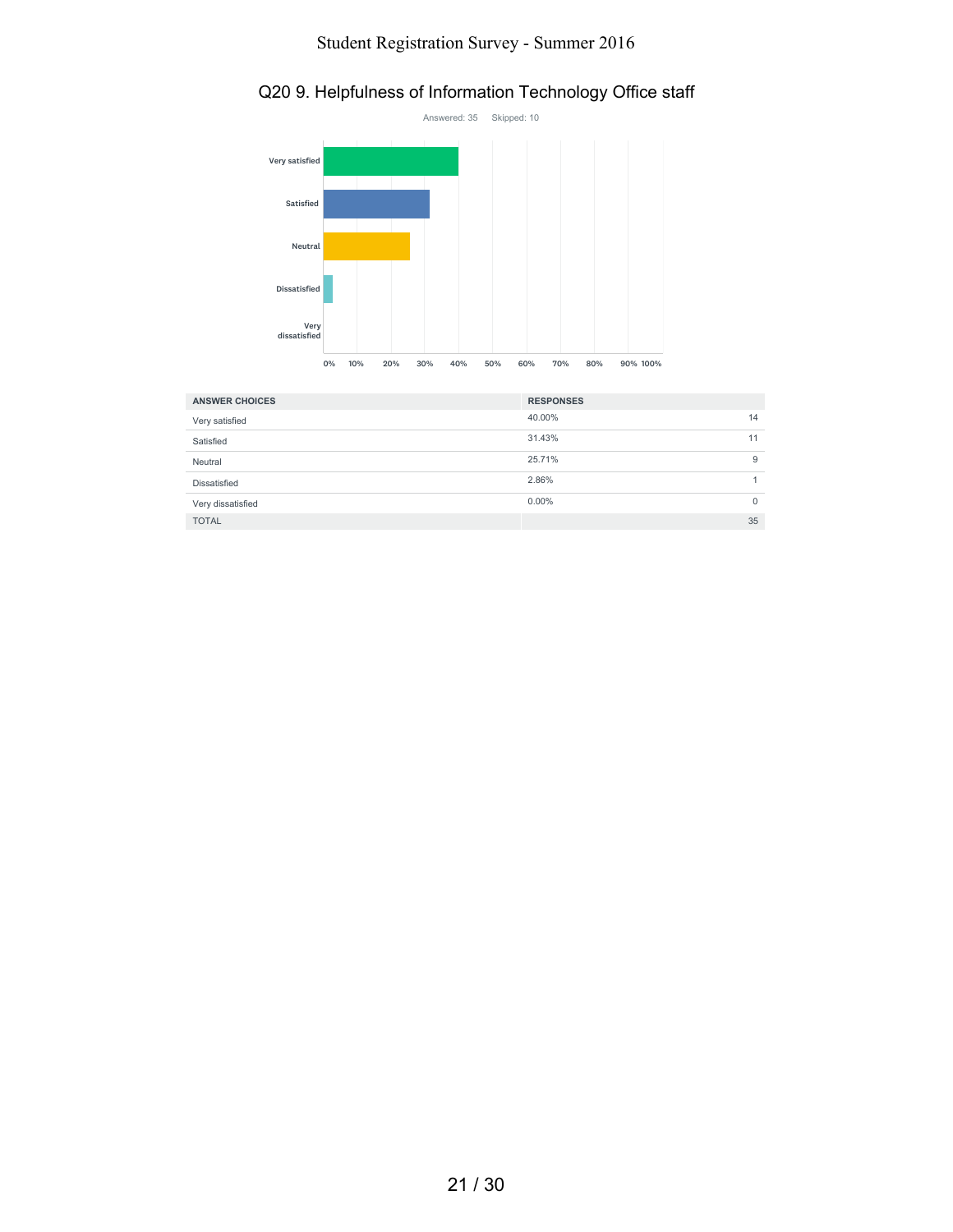## Q21 10. Academic advising at the registration site



| <b>ANSWER CHOICES</b> | <b>RESPONSES</b> |              |
|-----------------------|------------------|--------------|
| Very satisfied        | 40.54%           | 15           |
| Satisfied             | 40.54%           | 15           |
| Neutral               | 18.92%           |              |
| Dissatisfied          | $0.00\%$         | 0            |
| Very dissatisfied     | $0.00\%$         | $\mathbf{0}$ |
| <b>TOTAL</b>          |                  | 37           |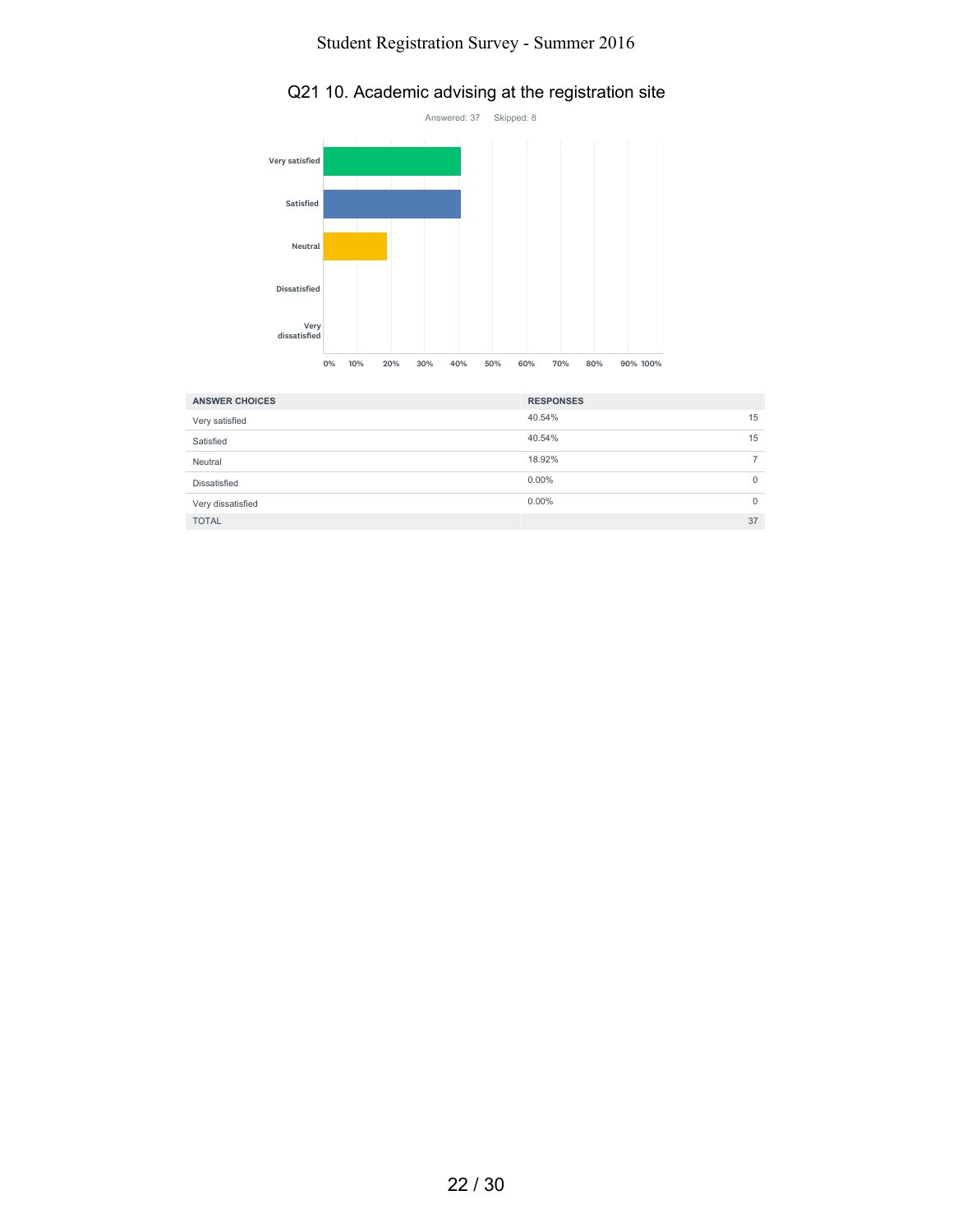## Q22 11. Availability of courses for my program



| <b>ANSWER CHOICES</b> | <b>RESPONSES</b> |                |
|-----------------------|------------------|----------------|
| Very satisfied        | 47.22%           | 17             |
| Satisfied             | 33.33%           | 12             |
| Neutral               | 11.11%           | 4              |
| Dissatisfied          | 5.56%            | $\overline{2}$ |
| Very dissatisfied     | 2.78%            |                |
| <b>TOTAL</b>          |                  | 36             |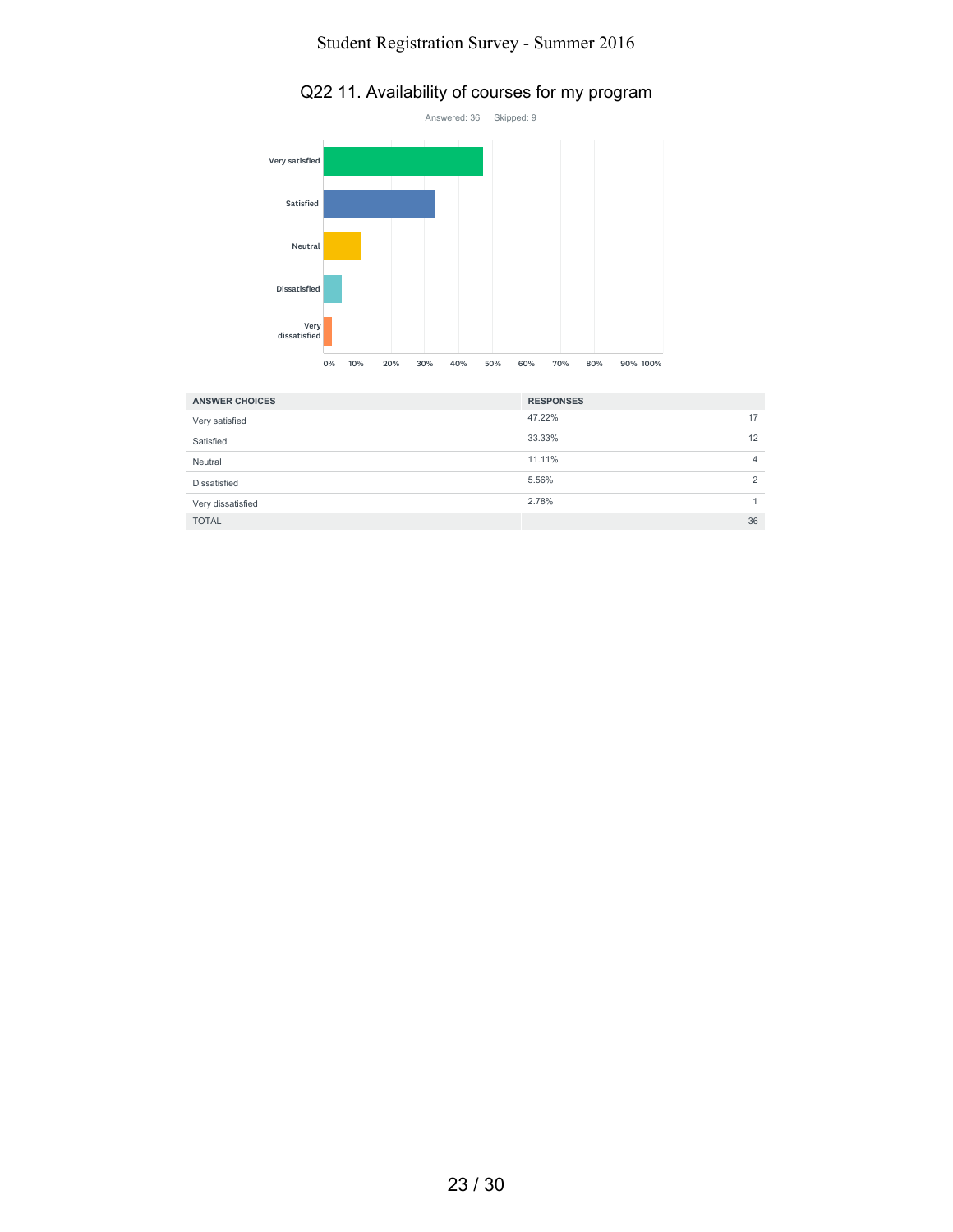## Q23 12. Bill paying process



| <b>ANSWER CHOICES</b> | <b>RESPONSES</b> |              |
|-----------------------|------------------|--------------|
| Very satisfied        | 45.95%           | 17           |
| Satisfied             | 24.32%           | 9            |
| Neutral               | 27.03%           | 10           |
| Dissatisfied          | 2.70%            |              |
| Very dissatisfied     | $0.00\%$         | $\mathbf{0}$ |
| <b>TOTAL</b>          |                  | 37           |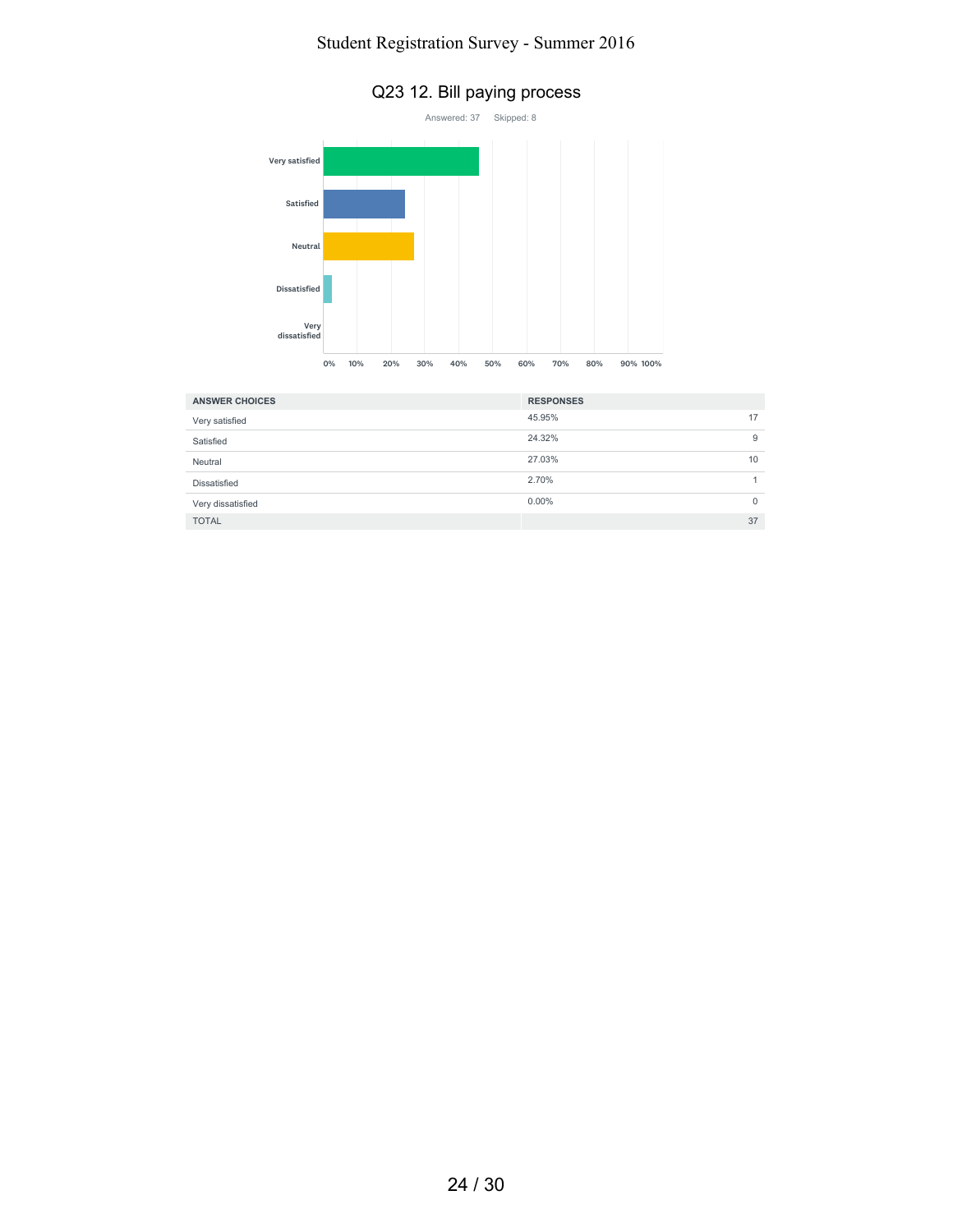## Q24 13. TIME involved in completing registration process



| <b>ANSWER CHOICES</b> | <b>RESPONSES</b> |                |
|-----------------------|------------------|----------------|
| Very satisfied        | 51.35%           | 19             |
| Satisfied             | 27.03%           | 10             |
| Neutral               | 16.22%           | 6              |
| Dissatisfied          | 5.41%            | $\overline{2}$ |
| Very dissatisfied     | $0.00\%$         | $\mathbf{0}$   |
| <b>TOTAL</b>          |                  | 37             |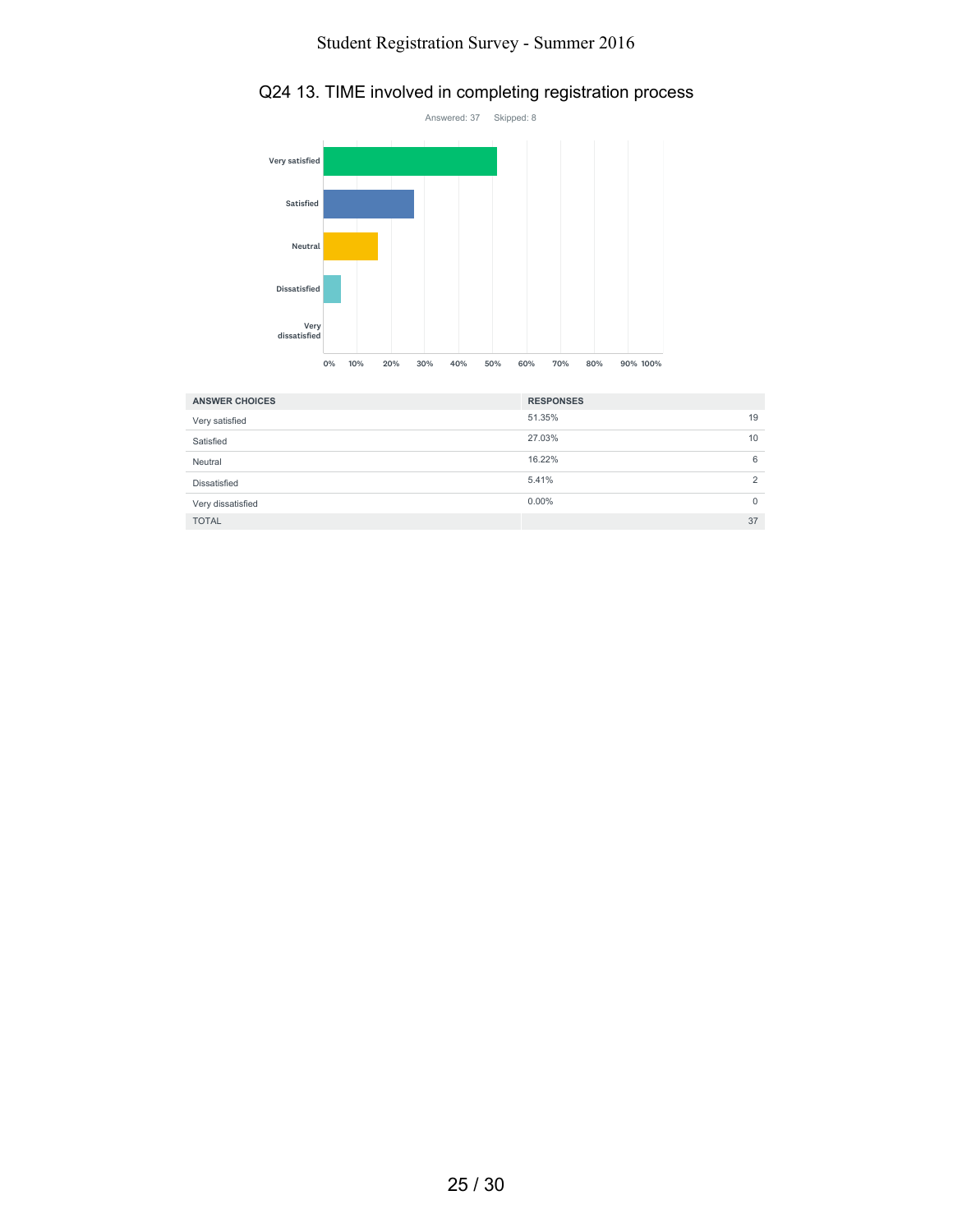## Q25 14. Overall satisfaction with registration process



| <b>ANSWER CHOICES</b> | <b>RESPONSES</b> |          |
|-----------------------|------------------|----------|
| Very satisfied        | 48.65%           | 18       |
| Satisfied             | 32.43%           | 12       |
| Neutral               | 16.22%           | 6        |
| Dissatisfied          | 2.70%            |          |
| Very dissatisfied     | $0.00\%$         | $\Omega$ |
| <b>TOTAL</b>          |                  | 37       |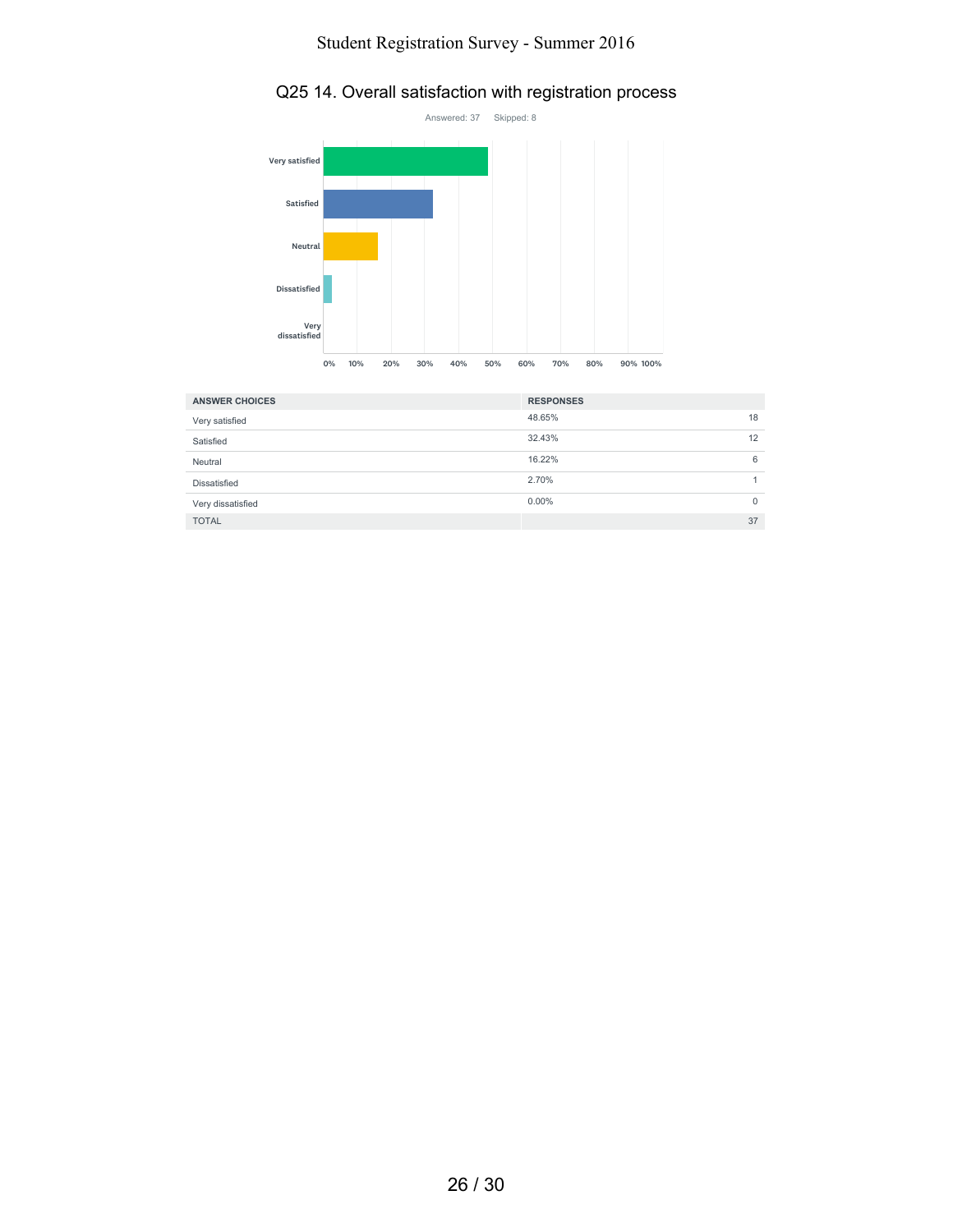

#### Q26 I am able to finance my summer semester courses (Check all that apply):

| <b>ANSWER CHOICES</b>              |                               | <b>RESPONSES</b> |             |    |
|------------------------------------|-------------------------------|------------------|-------------|----|
| Supplemental Education Grant (SEG) |                               | 22.86%           |             | 8  |
| Congressional assistance           |                               | 8.57%            |             | 3  |
| State scholarship assistance       |                               | 22.86%           |             | 8  |
| Pell grant                         |                               | 74.29%           |             | 26 |
| Family assistance                  |                               | 8.57%            |             | 3  |
| Personal payment (packet money)    |                               | 2.86%            |             | 1  |
| US military veteran assistance     |                               | 2.86%            |             | 1  |
| Total Respondents: 35              |                               |                  |             |    |
|                                    |                               |                  |             |    |
| #                                  | <b>OTHER (PLEASE SPECIFY)</b> |                  | <b>DATE</b> |    |
|                                    | There are no responses.       |                  |             |    |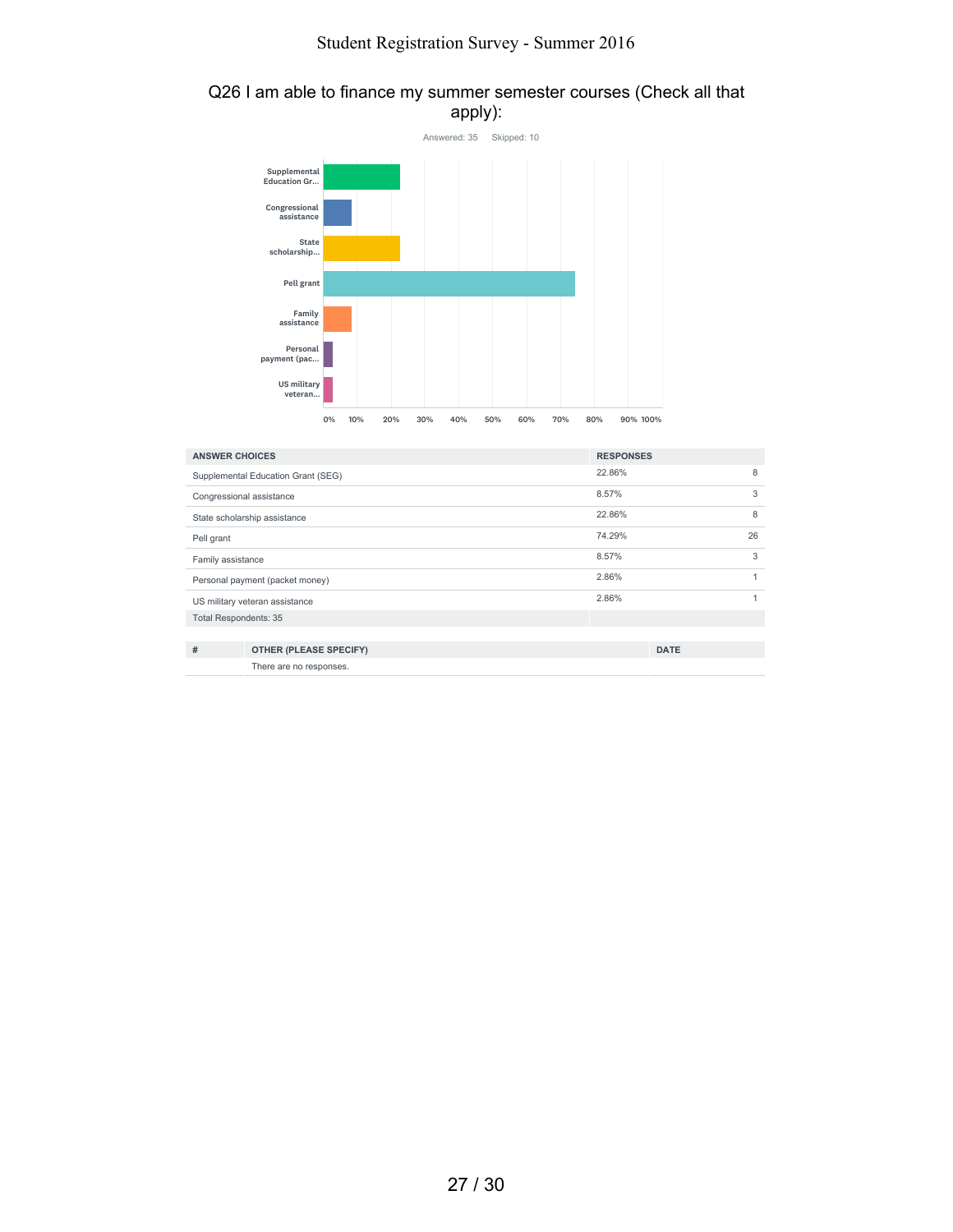## Q27 How did you find out about the registration?



| <b>ANSWER CHOICES</b>                                                     | <b>RESPONSES</b> |  |
|---------------------------------------------------------------------------|------------------|--|
| Heard about the announcement on the radio                                 | 12.00%           |  |
| Through internet/social media (COM-FSM news feed, tweeter, facebook, etc) | 32.00%           |  |
| Heard it from families and friends                                        | 36.00%           |  |
| Other promotions: flyers, billboards, etc.                                | 20.00%           |  |
| Total Respondents: 25                                                     |                  |  |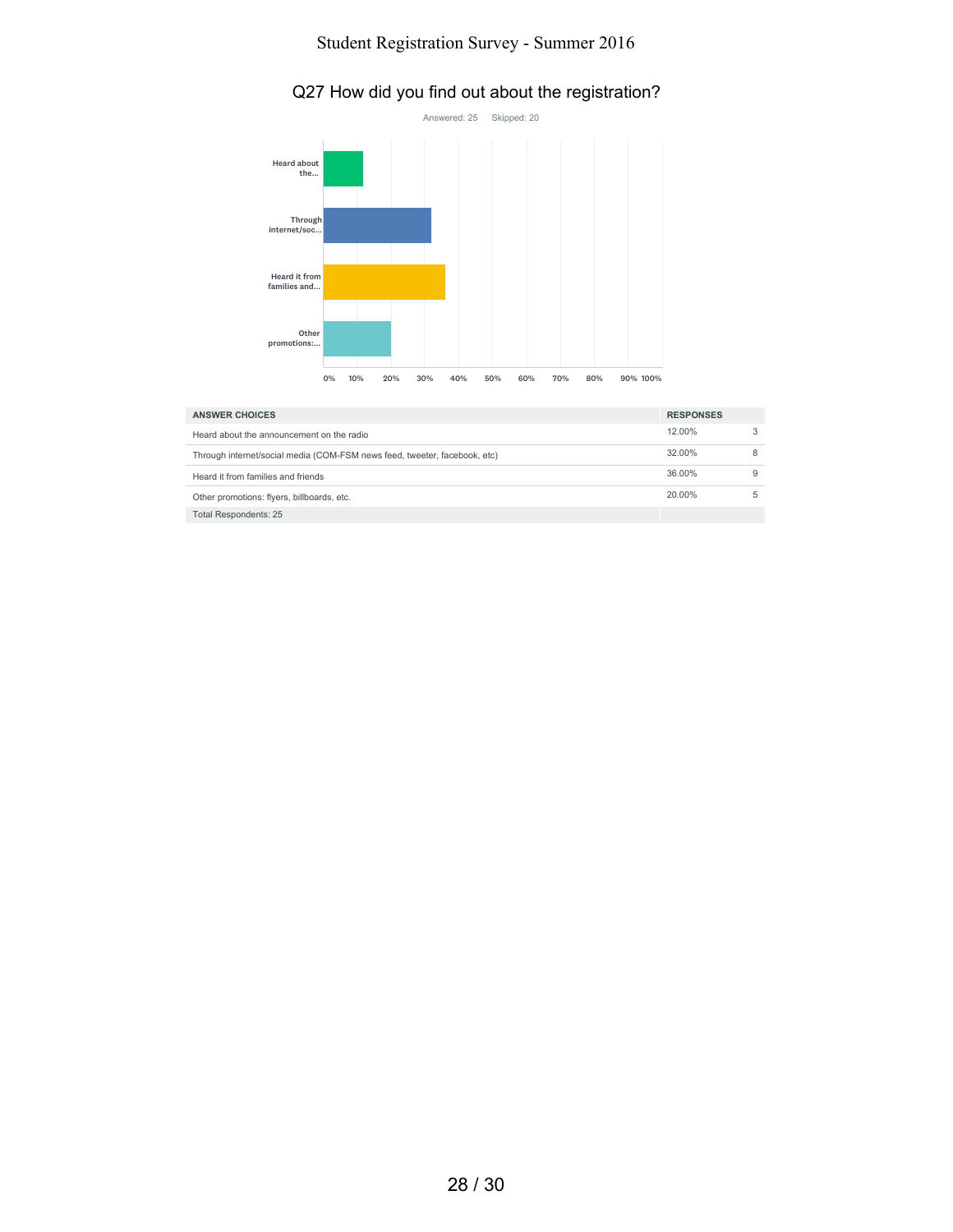## Q28 Why did you decided to attend summer semester?



| <b>ANSWER CHOICES</b> |                                                                                                                                                    | <b>RESPONSES</b>   |                |
|-----------------------|----------------------------------------------------------------------------------------------------------------------------------------------------|--------------------|----------------|
|                       | I want to obtain my degree in a shorter time.                                                                                                      | 70.00%             | $\overline{7}$ |
|                       | I need to make up courses that I failed or need to obtain a higher grade.                                                                          | 30.00%             | 3              |
|                       | I want to get an early start in college                                                                                                            | $0.00\%$           | $\mathbf 0$    |
|                       | <b>Total Respondents: 10</b>                                                                                                                       |                    |                |
|                       |                                                                                                                                                    |                    |                |
| #                     | <b>OTHER (PLEASE SPECIFY)</b>                                                                                                                      | <b>DATE</b>        |                |
| 1                     | To further my education                                                                                                                            | 10/13/2016 3:24 PM |                |
| 2                     | Because it's close to my family                                                                                                                    | 10/13/2016 3:22 PM |                |
| 3                     | Because it's the only college here                                                                                                                 | 10/13/2016 3:21 PM |                |
| 4                     | Because I wanted to learn here in the FSM                                                                                                          | 10/13/2016 3:19 PM |                |
| 5                     | Because I want to learn a lot of things in life                                                                                                    | 10/13/2016 3:17 PM |                |
| 6                     | Because it is close to my home.                                                                                                                    | 10/13/2016 3:16 PM |                |
| 7                     | I want to experience how it feels to be a college student in F.S.M and I want to higher my<br>education.                                           | 9/28/2016 4:37 PM  |                |
| 8                     | I decided to enroll at COM because it is affordable, and it is close to my house.                                                                  | 9/28/2016 4:33 PM  |                |
| 9                     | I want to start my college life in my own country.                                                                                                 | 9/28/2016 4:31 PM  |                |
| 10                    | I decided to enroll at the colloge of Micronesia- FSM because it is near home, affordable, and also<br>they had a program that I was interested in | 9/28/2016 4:28 PM  |                |
| 11                    | Because it's a good college and very much affordable                                                                                               | 9/28/2016 4:25 PM  |                |
| 12                    | To get to know more about college life before going abroad                                                                                         | 9/28/2016 4:23 PM  |                |
| 13                    | Because I am participating on the DDFT program, which is held here.                                                                                | 9/28/2016 4:20 PM  |                |
| 14                    | Because I have to and I decided to wage myself/promote myself to apply for the "TTFP" Program                                                      | 9/28/2016 4:18 PM  |                |
| 15                    | To continue and further my education which is to relate to where I use to work before back in<br>Kosrae                                            | 9/28/2016 4:14 PM  |                |
| 16                    | Because I want to achieve my goals, which is a doctor.                                                                                             | 9/28/2016 4:11 PM  |                |
| 17                    | Because it's not hard to get in. In other college, you need tuition. And it can help with achieving my<br>goal.                                    | 9/28/2016 4:07 PM  |                |
| 18                    | It is better place to start out. Place to meet brothers and sisters from other states and a place to<br>learn new things.                          | 9/28/2016 4:04 PM  |                |
| 19                    | I decide to enroll because of the Doctors and Dentists for Tomorrow Program. I wanted to attend<br>the program that's why I attend COM-FSM.        | 9/28/2016 4:01 PM  |                |
| 20                    | Because it is close to my home.                                                                                                                    | 9/28/2016 3:57 PM  |                |
| 21                    | Because COM-FSM is near my house.                                                                                                                  | 9/28/2016 3:52 PM  |                |
| 22                    | To find my calling in life                                                                                                                         | 9/28/2016 3:50 PM  |                |
| 23                    | I started to start learning things slowly about studying in college.                                                                               | 9/28/2016 3:46 PM  |                |
| 24                    | To experience college life near my family before going abroad.                                                                                     | 9/28/2016 3:43 PM  |                |
| 25                    | I wanted to enroll at the college of Micronesia-FSM because it is the best choice I had and also it is<br>cheap.                                   | 9/28/2016 3:39 PM  |                |
| 26                    | Only time I can attend since I am currently teaching in a elementary school.                                                                       | 6/5/2016 9:31 PM   |                |